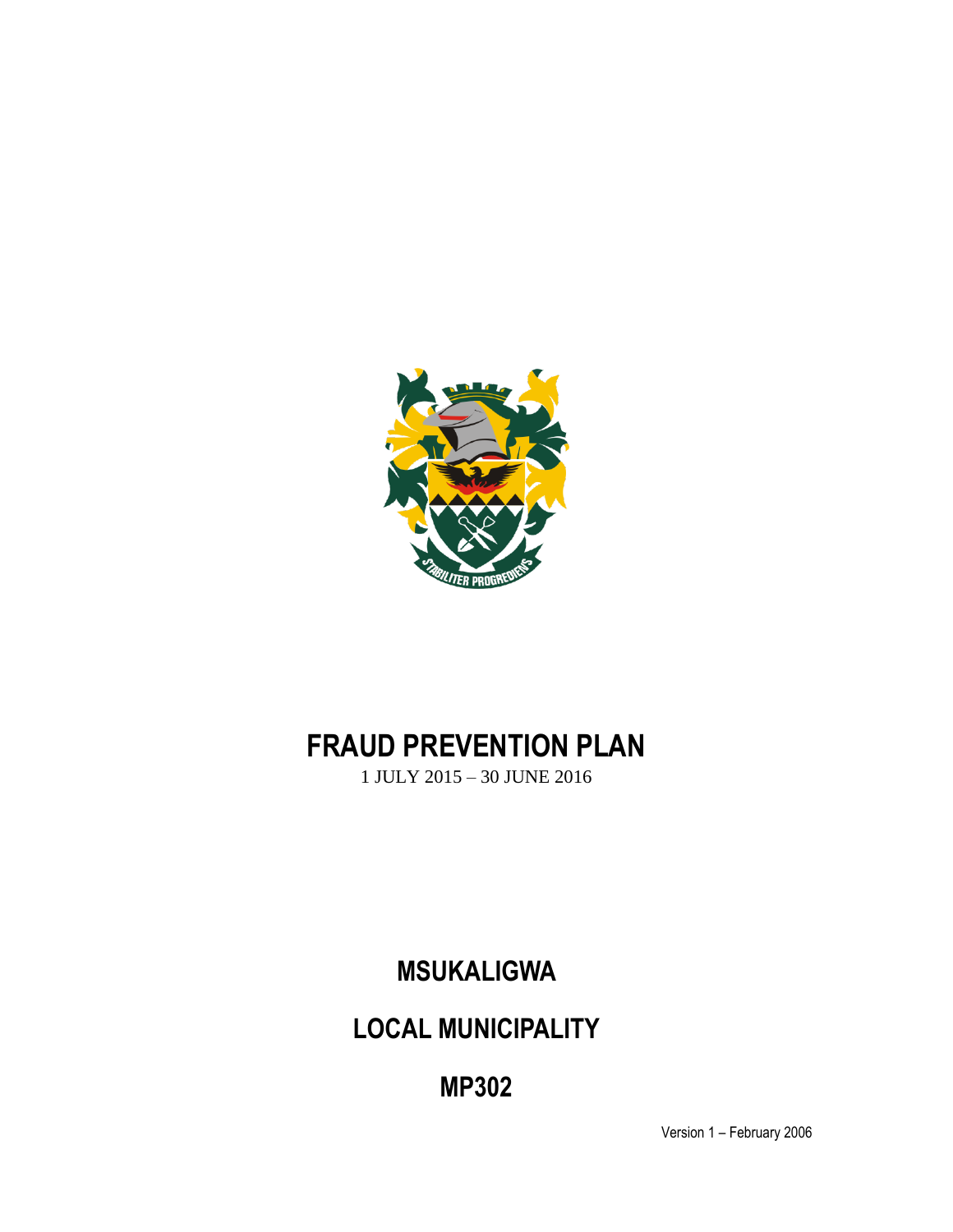## **Contents**

| 3<br><b>Glossary of Terms</b>                                                          |          |
|----------------------------------------------------------------------------------------|----------|
| <b>SECTION 1: INTRODUCTION</b>                                                         |          |
| SECTION 2: APPROACH TO THE DEVELOPMENT OF THE PLAN<br>8                                |          |
| <b>SECTION 3: COMPONENTS OF THE PLAN</b>                                               | 9        |
| А.<br><b>Preventing Fraud</b>                                                          | 12       |
| 3.1.<br>Code of Ethics and Business Conduct                                            | 12       |
| 3.2.<br>The Msukaligwa Municipality's systems, policies, rules and regulations         | 14       |
| Disciplinary Code & Procedures                                                         | 17       |
| <b>Internal Controls</b>                                                               | 18       |
| Physical and Information Security                                                      | 20       |
| <b>Detecting and Investigating Fraud</b><br>В.                                         | 26       |
| Internal Audit and the Fraud Prevention Committee<br>3.3.                              | 26       |
| 3.4.<br><b>Ongoing Risk Assessment</b>                                                 | 27       |
| 3.5.<br>Reporting and Monitoring                                                       | 30       |
| The Fraud Policy and Response Plan                                                     | 32       |
| The Whistle Blowing Policy                                                             | 33       |
| C.<br><b>Further Implementation and Maintenance</b>                                    | 34       |
| 3.6.<br><b>Creating Awareness</b>                                                      | 34       |
| 3.7.<br>Ongoing maintenance and review                                                 | 35       |
| <b>Fraud Prevention Committee</b><br><b>Adoption of the policy</b><br><b>ANNEXURES</b> | 36<br>38 |
| List of Fraud Risks Identified                                                         | A        |
| Code of Conduct<br>B                                                                   |          |
| Policy and Response Plan                                                               |          |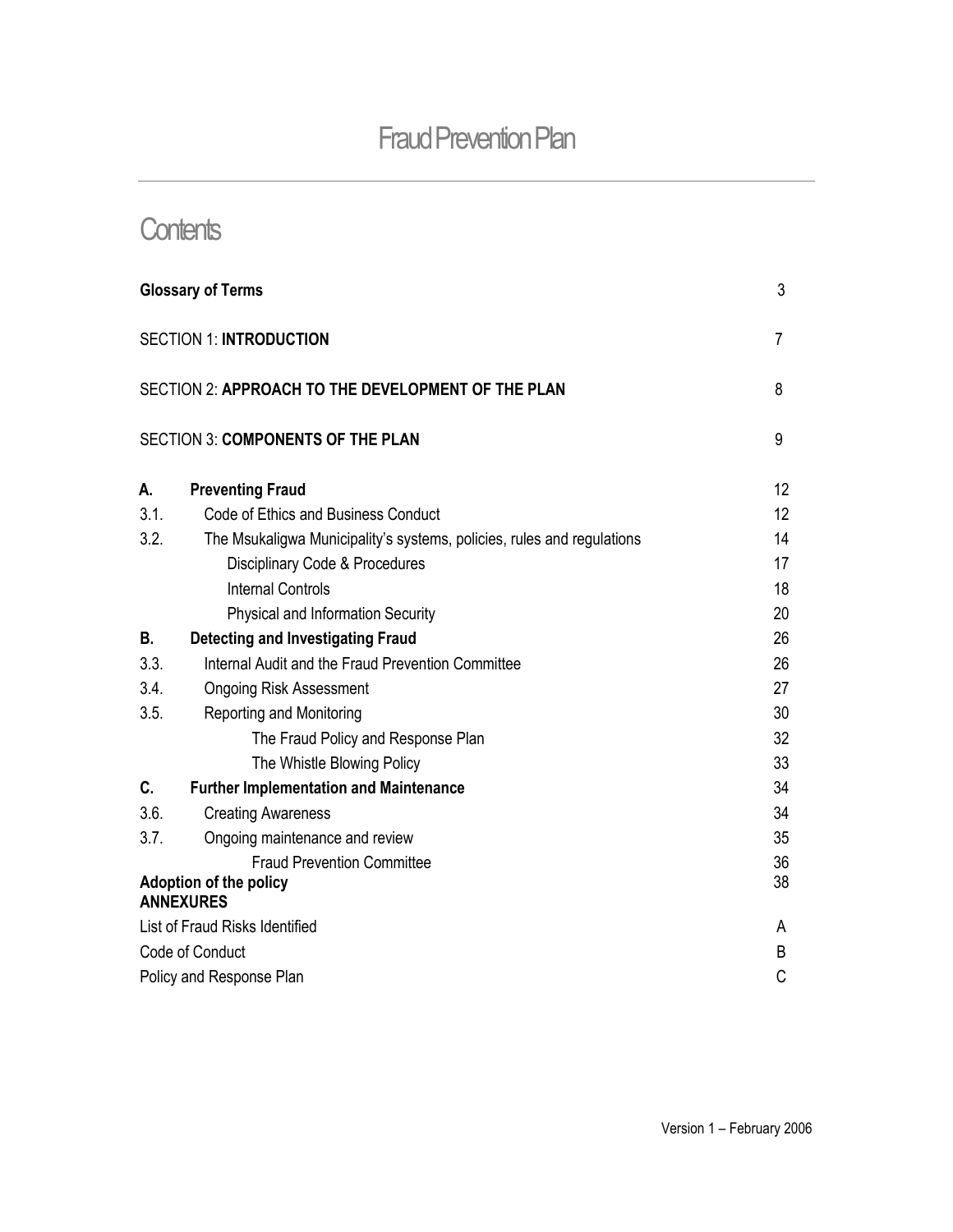## Glossary of Terms

#### *Throughout this document, unless otherwise stated, the words in the first column below have the meanings stated opposite them in the second column (and similar expressions shall bear corresponding meanings):*

"Code" Code of Conduct for Councillors (Schedule 1 to the Local Government: Municipal Systems Act, Act 32 of 2000 (as amended), Code of Conduct for Municipal Staff Members (Schedule 2 to the Local Government: Municipal Systems Act, Act 32 of 2000 (as amended), and Section 46 of the of the Supply Chain Management Regulations to the Local Government:: Municipal Finance Management Act, Act 56 of 2003.

"Committee" Fraud Prevention Committee

"Fraud" Includes, but is not limited to, the following:

- (a) The following legal definitions:
	- (i) Fraud, i.e. *"the unlawful and intentional making of a misrepresentation resulting in actual or potential prejudice to another"*;
	- (ii) Theft, i.e. *"the unlawful and intentional misappropriation of another's property or property which is in his/her lawful possession, with the intention to deprive the owner of its right permanently".*
	- (iii) Offences in respect of *corrupt activities* as defined in the Prevention and Combating of Corrupt Activities Act, 2004, i.e:
		- The general offence of *corruption* which could be summarised as directly or indirectly accepting or agreeing to accept any gratification from another person; giving or agreeing to give any other person any gratification in order to influence that person directly or indirectly to exercise his powers, duties or legal obligations in a manner which is/amounts to:
			- o Illegal, dishonest, unauthorised, incomplete, or biased;
			- o Misuse or selling of information or material acquired;
			- o Abuse of position of authority;
			- o Breach of trust;
			- o Violation of a legal duty or set of rules;
			- o Designed to achieve an unjustified result; and
			- o Any other unauthorised or improper inducement to do or not to do anything.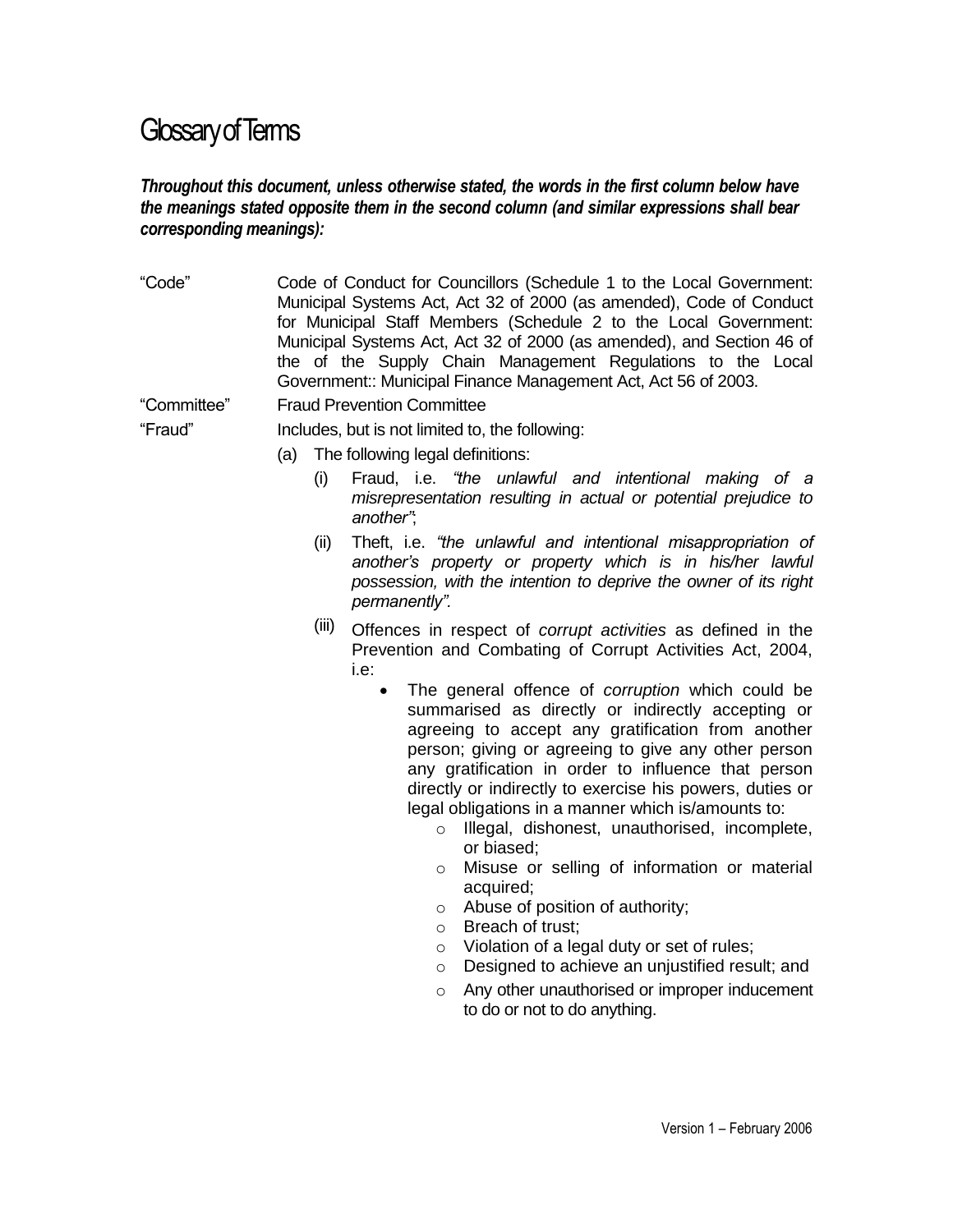- Corrupt activities in relation to:
	- o Public officials;
	- o Foreign public officials;
	- o Agents;
	- o Judicial officers;
	- o Members of the prosecuting authority;
	- o Unauthorised gratification received or offered by or to a party to an employment relationship;
	- o Witnesses and evidential material during certain proceedings;
	- o Contracts;
	- o Procuring and withdrawal of tenders;
	- o Auctions;
	- o Sporting events; and
	- o Gambling games or games of chance.
- Conflicts of interests and other unacceptable conduct, e.g:
	- o Acquisition of private interests in contract, agreement in or investment in public body;
	- o Unacceptable conduct relating to witnesses; and
	- o Intentional interference with, hindering or obstruction of investigation of offence.
- Other offences relating to corrupt activities, viz:
	- o Accessory to or after an offence;
	- o Attempt, conspiracy and inducing another person to commit offence; and
		- Failure to report corrupt transactions.
- (b) Fraudulent acts may include:

*Systems Issues:* where a process/system exists which is prone to abuse by either employees or the public, e.g.:

- Maladministration or financial misconduct in handling or reporting of money, financial transactions or other assets;
- Travel and subsistence claims (false charges for accommodation and meals; inflated charges on meals, false mileage claims);
- Disclosing confidential information to outside parties;
- Abuse of sick leave or other permissible leave; and
- Falsification of qualifications for promotions.

*Financial Issues:* i.e. where individuals or companies have fraudulently obtained money from the Msukaligwa Municipality, e.g.:

Suppliers submitting invalid invoices or invoicing for work not done;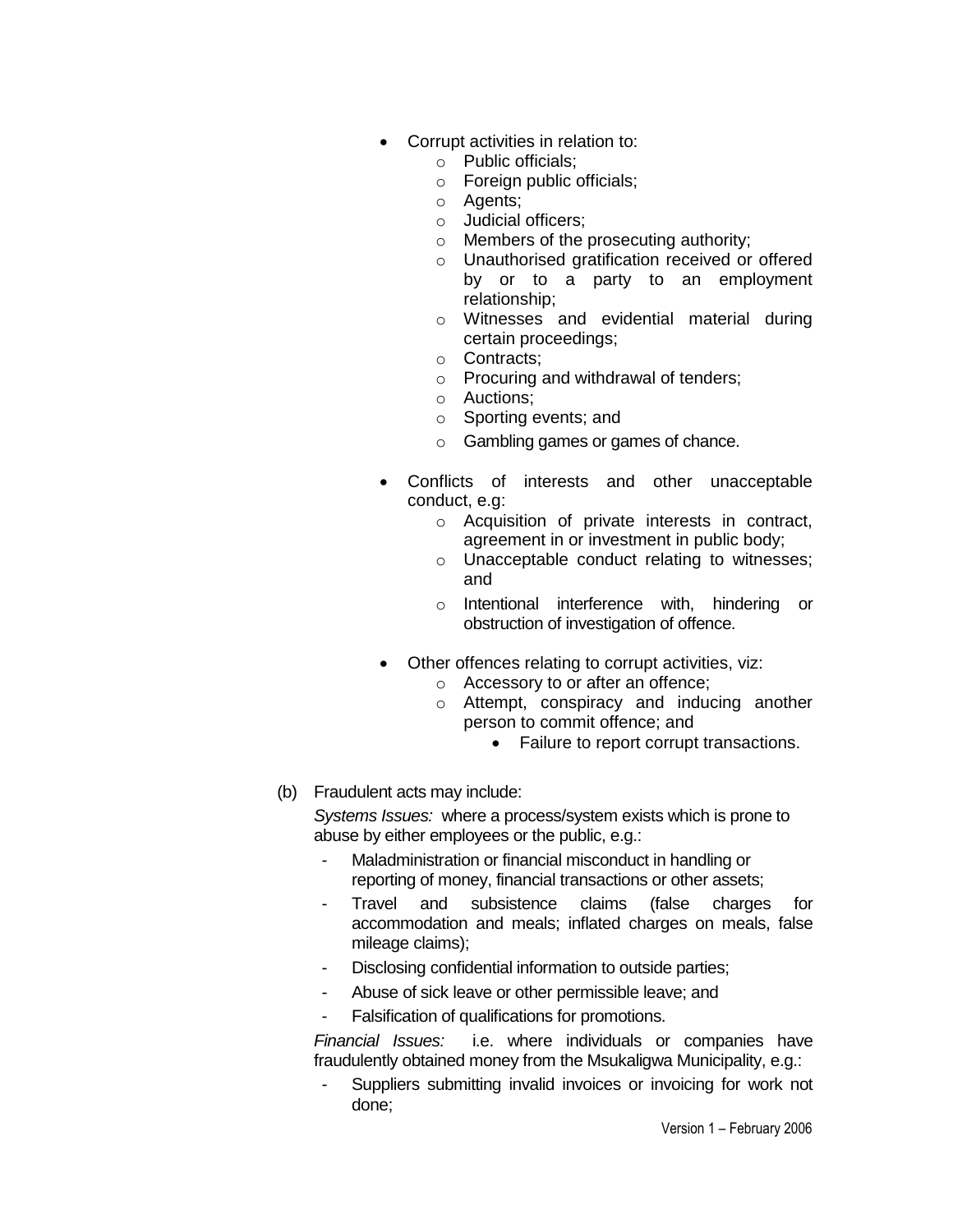- Irregular collusion in awarding of contracts or orders for goods and/or services;
- Revenue Fraud;
- Theft/Rolling of cash;

*Equipment and Resource Issues:* i.e. where the Msukaligwa Municipality's equipment and resources are utilised for personal benefit, e.g.:

- Misuse of telephones;
- Misuse of office stationery and equipment;
- Theft of inventory, for example diesel;
- Misuse of the Msukaligwa Municipality's official time for personal gain; and
- Abuse of Msukaligwa Municipality vehicles, for example using municipality vehicle as a taxi.

*Other Issues:* i.e. activities undertaken by officials of the Msukaligwa Municipality which may be unlawful or against the Msukaligwa Municipality's regulations or policies, falls below established standards or practices or amounts to improper conduct, e.g.:

- Receiving undue gifts or favours for rendering services, e.g. expensive gifts in contradiction of the Code; and
- Deliberately omitting or refusing to report or act upon reports of any such irregular or dishonest conduct.

| "Fraud Policy"                 | Fraud Policy and Response Plan                                                                                                                                                                 |
|--------------------------------|------------------------------------------------------------------------------------------------------------------------------------------------------------------------------------------------|
| "IAU"                          | Internal Audit Unit                                                                                                                                                                            |
| "Officials"                    | Employees and Management and for the purposes of this plan shall<br>include Councillors, subject to any onus or burden placed upon the<br>Councillors by any other code, rules or legislation. |
| "Municipal<br>Systems Act"     | Local Government: Municipal Systems Act, Act 32 of 2000 (as amended)                                                                                                                           |
| "MFMA"                         | Municipal Finance Management Act 56 of 2003 & Regulations thereto                                                                                                                              |
| "PCCA"                         | Prevention and Combating of Corrupt Activities Act 12 of 2004                                                                                                                                  |
| "Plan"                         | <b>Fraud Prevention Plan</b>                                                                                                                                                                   |
| "Protected<br>Disclosures Act" | Protected Disclosures Act 26 of 2000                                                                                                                                                           |
| "Rolling of cash"              | The use of Msukaligwa Municipality's cash/funds with the intention of<br>replacing it at a later date.                                                                                         |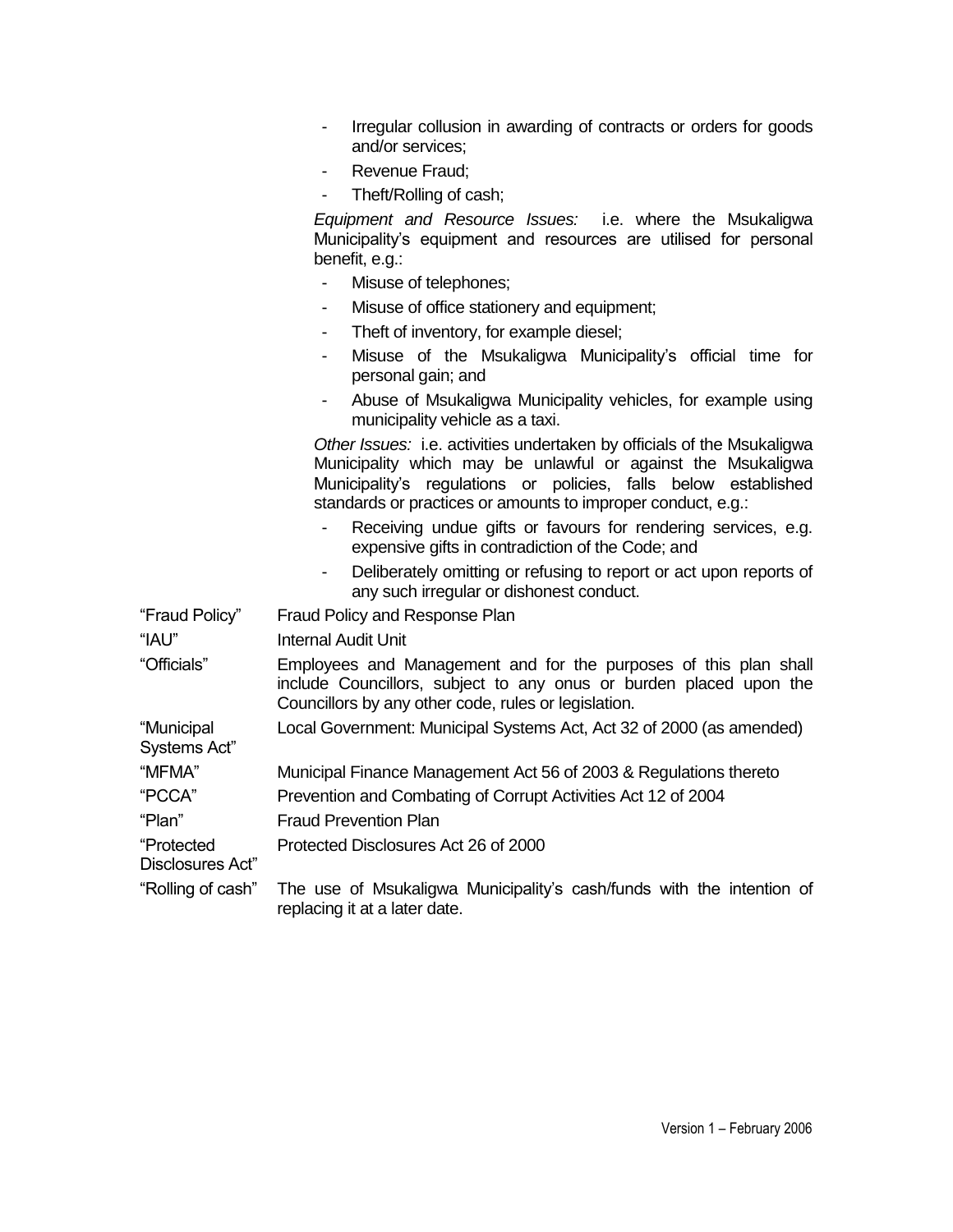# Section 1: Introduction

uring the course of February 2004, the Msukaligwa Municipality awarded a contract to PricewaterhouseCoopers ("PwC") to compile a fraud prevention plan. D

The issues addressed, in line with the proposal submitted by PwC are the following:

- 1. Conducting a strategic fraud risk assessment and assisting with the formation of a Fraud Prevention Committee;
- 2. Developing a Fraud Policy and Response Plan for the Msukaligwa Municipality; and
- 3. Developing the Fraud Prevention Plan.

In effect, this document is the Fraud Prevention Plan ("the Plan") for the Msukaligwa Muncipality. This Plan recognises basic fraud prevention strategies, which are in place within the Msukaligwa Municipality. Furthermore, it identifies fraud risks that must be addressed and could jeopardise the successful implementation of each component of the Plan.

Several business risks, including fraud, were identified during as part of a business risk identification workshop, attended by representatives of the Msukaligwa Municipality held on 31 March 2004. These fraud risks were also taken into account during the development of the Plan. The Plan should therefore be read in conjunction with the Business Risk Identification Report dated March 2004. In addition, Senior Members of Management completed questionnaires identifying what they perceived to be fraud risks. The results of these questionnaires have also been taken into account in the development of this Plan.

The Plan is dynamic and it will continuously evolve as the Msukaligwa Municipality makes changes and improvements in its drive to promote ethics and prevent fraud.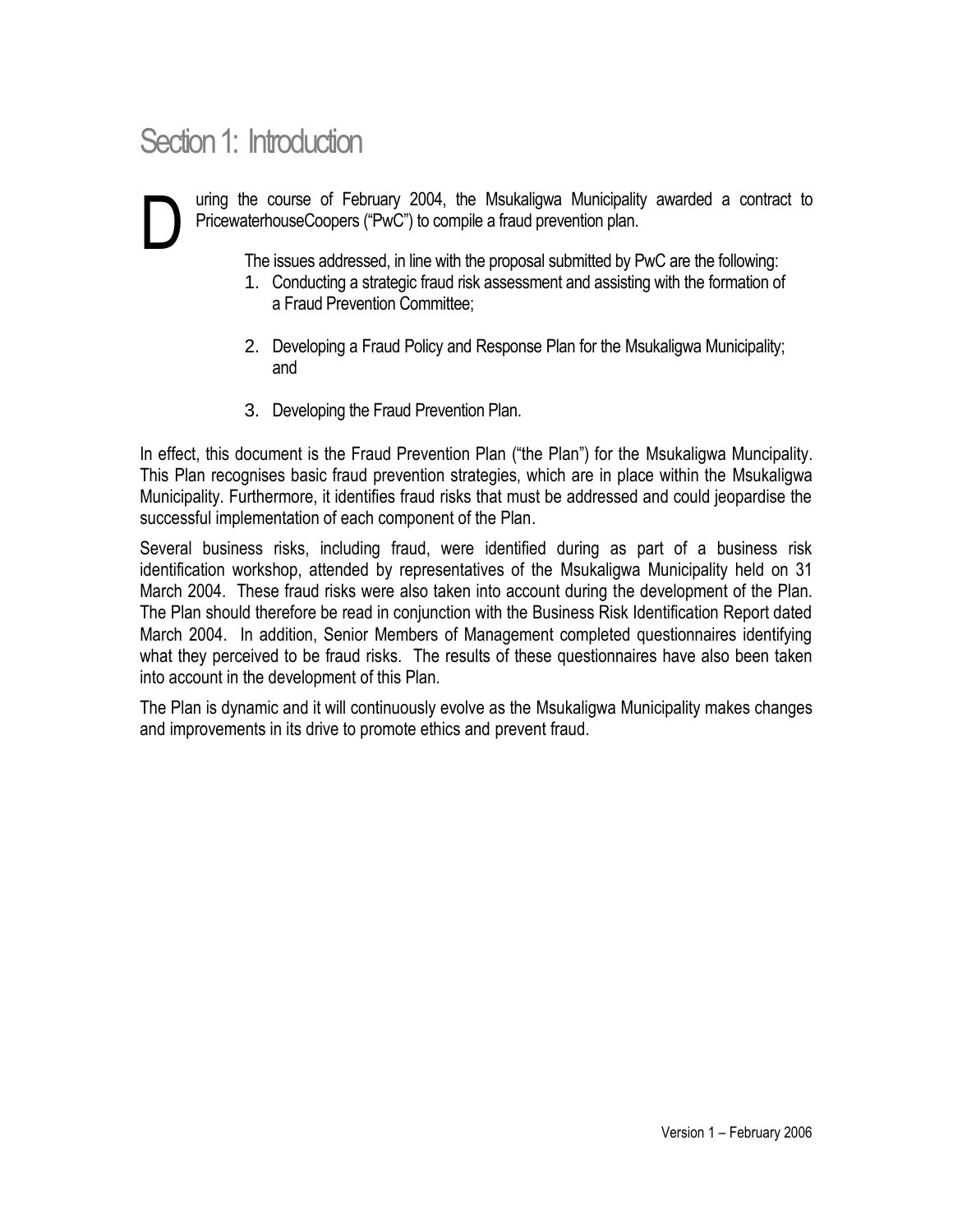# Section 2: Approach to the development of the Plan

The Plan is based on risks identified during the interviews conducted, the questionnaires<br>
completed and the outcome of the business risk identification workshop held on 31 March<br>
2004 and on the high-level review of docum completed and the outcome of the business risk identification workshop held on 31 March 2004 and on the high-level review of documentation. Consequently, the fraud risks identified in this document cannot be relied upon as the full spectrum of fraud risks facing the Msukaligwa Municipality, but is rather an indication of the type of risks. A summary of these risks is attached as **Annexure A**.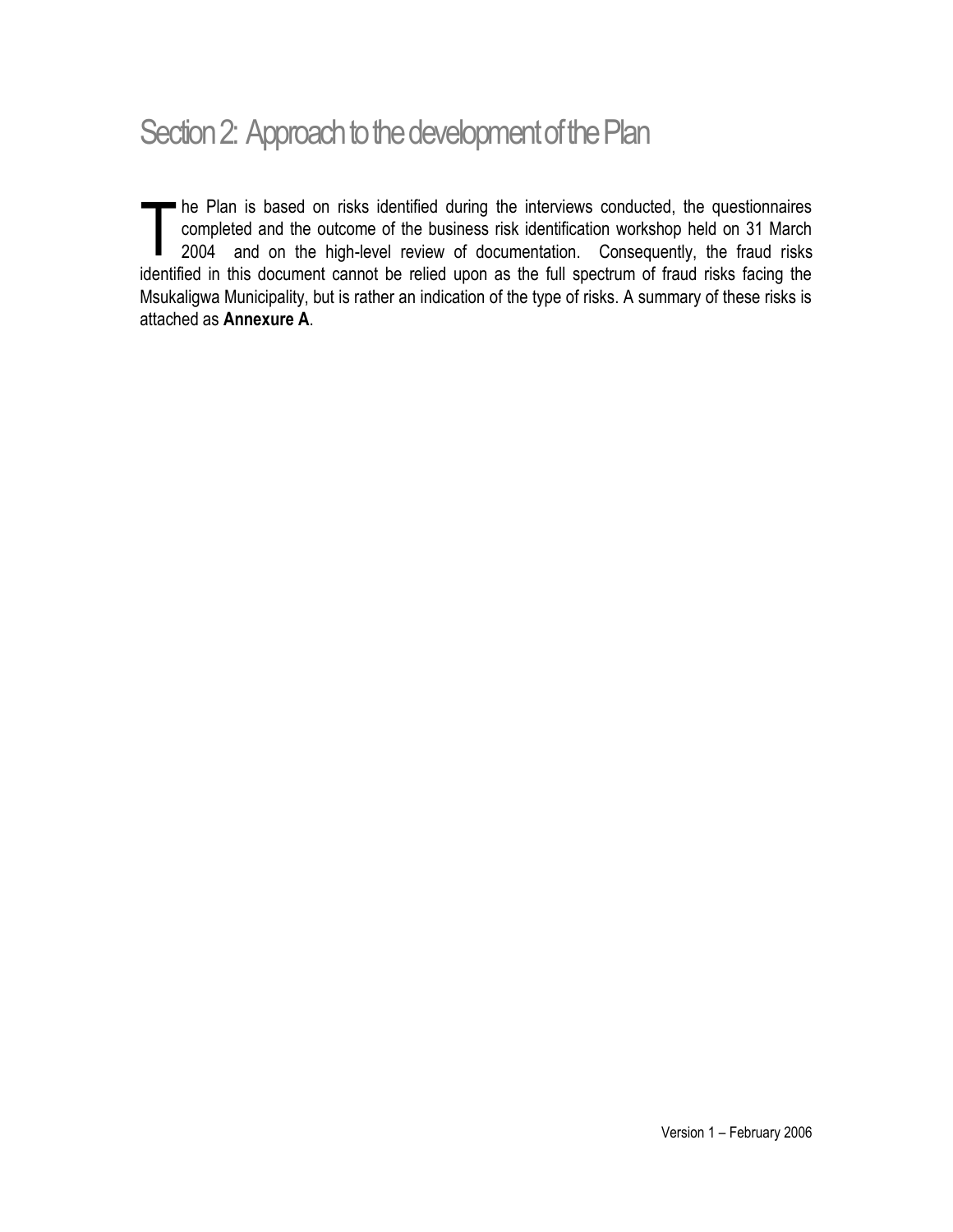# Section 3: Components of the Plan

he **main principles of the Plan** are the following:

- Creating a culture which is intolerant to fraud;
- **Deterrence of fraud;**

T

- Preventing fraud which cannot be deterred;
- Detection of fraud:
- Investigating detected fraud;
- Taking appropriate action against fraudsters, for example, prosecution, disciplinary action etc.; and
- Applying sanctions, which include redress in respect of financial losses.

The **objectives of the Plan** could be summarised as follows:

- **Encouraging a culture within the Msukaligwa Municipality where all employees and other** stakeholders continuously behave ethically in their dealings with or on behalf of the Msukaligwa Municipality;
- **IMPROVING ACCOUNTABILITY, efficiency and effective administration within the Msukaligwa** Municipality;
- Improving the application of systems, policies, procedures and regulations;
- Changing aspects of the Msukaligwa Municipality that facilitate fraud and allow it to go unnoticed or unreported;
- Encouraging all officials and other stakeholders to strive toward the prevention and detection of fraud impacting, or having the potential to impact the Msukaligwa Municipality.

However, the above is not intended to detract from the premise that all the components are equally essential for the successful realisation of the Plan. **The components of the Plan** for the Msukaligwa Municipality are the following:

(a) A Code of Conduct in which the Msukaligwa Municipality believes, and requires their employees to subscribe;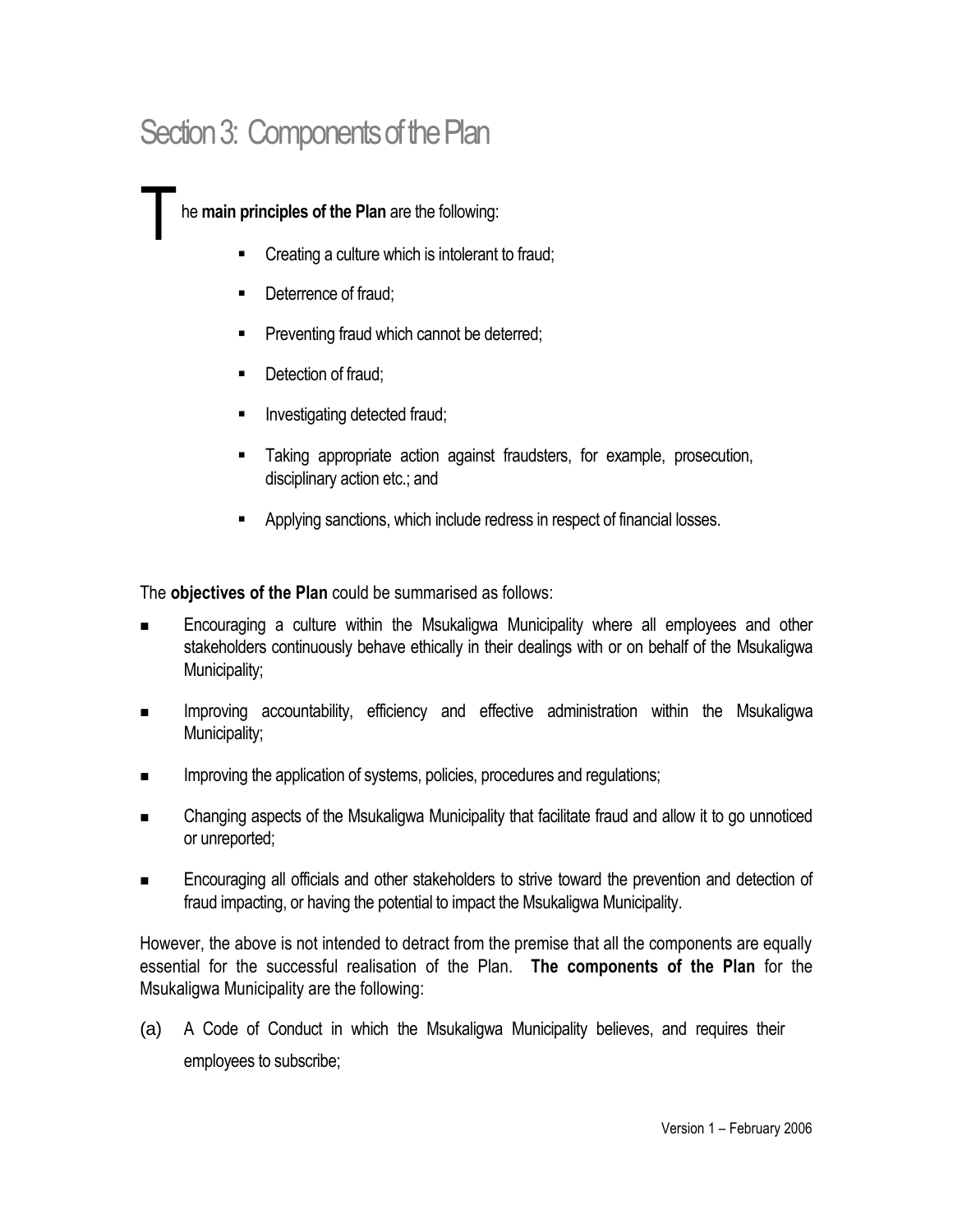- (b) The Msukaligwa Municipality's policies, procedures, rules and regulations and other relevant government prescripts;
- (c) The Disciplinary Code and Procedure;
- (d) Internal Controls to prevent and detect fraud;
- (e) Physical and information security management;
- (f) Internal Audit;
- (g) Ongoing risk assessment, which includes fraud detection approaches;
- (h) Reporting and monitoring of allegations;
- (i) A Fraud Policy and Response Plan which includes the policy stance of the Msukaligwa Municipality to fraud and steps for the reporting, basic investigation and resolution of allegations and incidents of fraud;
- (j) A Whistle Blowing Policy in order to limit the risk of non-compliance with the provisions of the Protected Disclosures Act;
- (k) Creation of awareness amongst employees and other stakeholders (in the broad sense of the word) through communication and education of the Code and the Policy;
- (l) Ongoing maintenance and review of the Plan which includes the formation of a Fraud Prevention Committee, to steer and take responsibility for the Plan as well as to ensure effective project management of its implementation and maintenance.

An illustration of the Plan is contained in the figure below: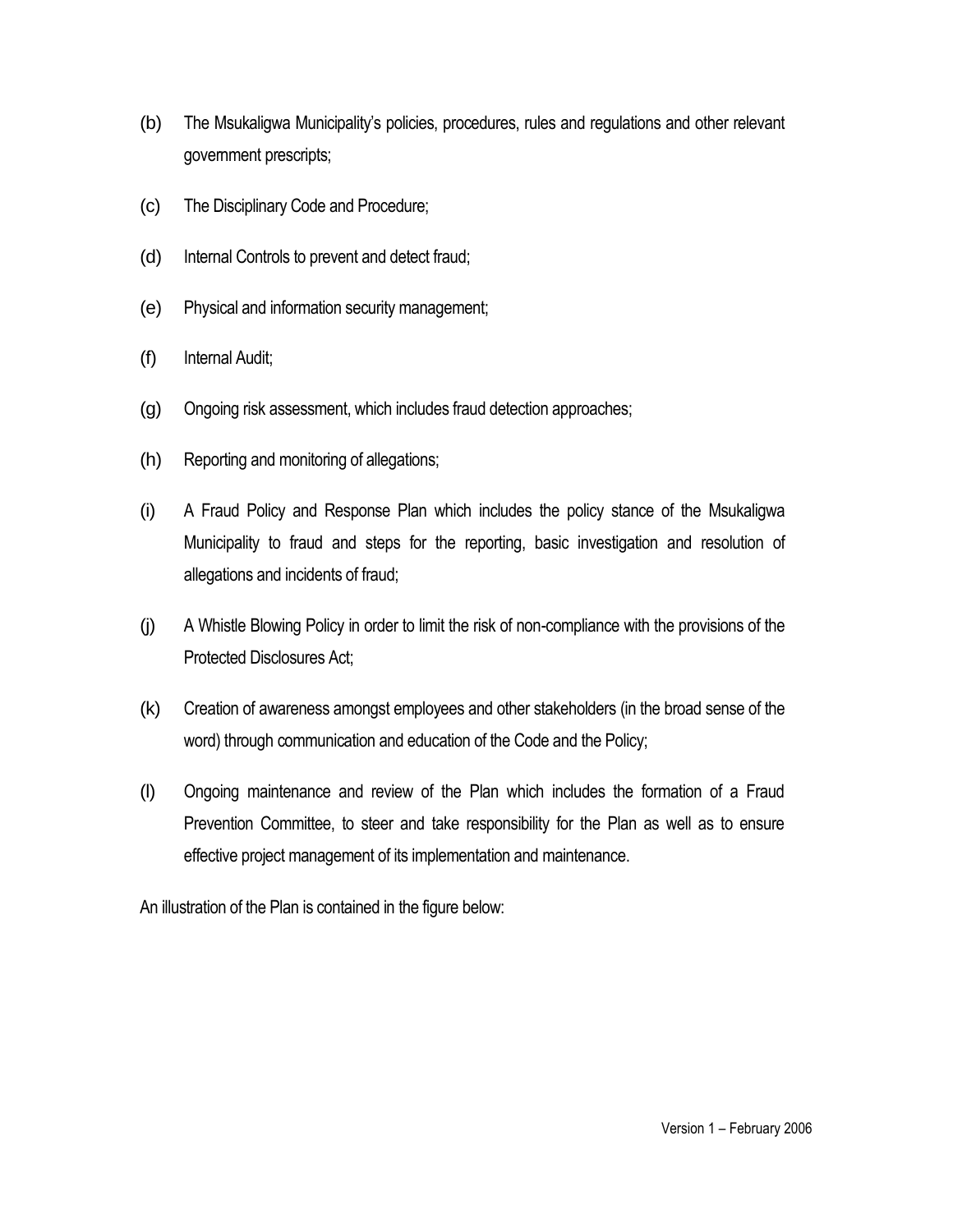

A. Preventing Fraud

#### **3.1 Code of Conduct**

- 3.1.1 The Code of Conduct for Municipal Employees is applicable to all the Msukaligwa Municipality's officials and The Code of Conduct for Councillors is applicable to all the Msukaligwa Municipality's Councillors. In addition Section 46 of the Supply Chain Management Regulations refers to ethical standards applicable to Msukaligwa Municipality officials who are responsible for Supply Chain Management. In order to contextualise the Codes as a component of the Plan, they has been attached as **Annexure B** and collectively called the Code of Conduct.
- 3.1.2 The Msukaligwa Municipality expects all people and organisations that are in any way associated with it to be honest and fair in their dealings with the Msukaligwa Municipality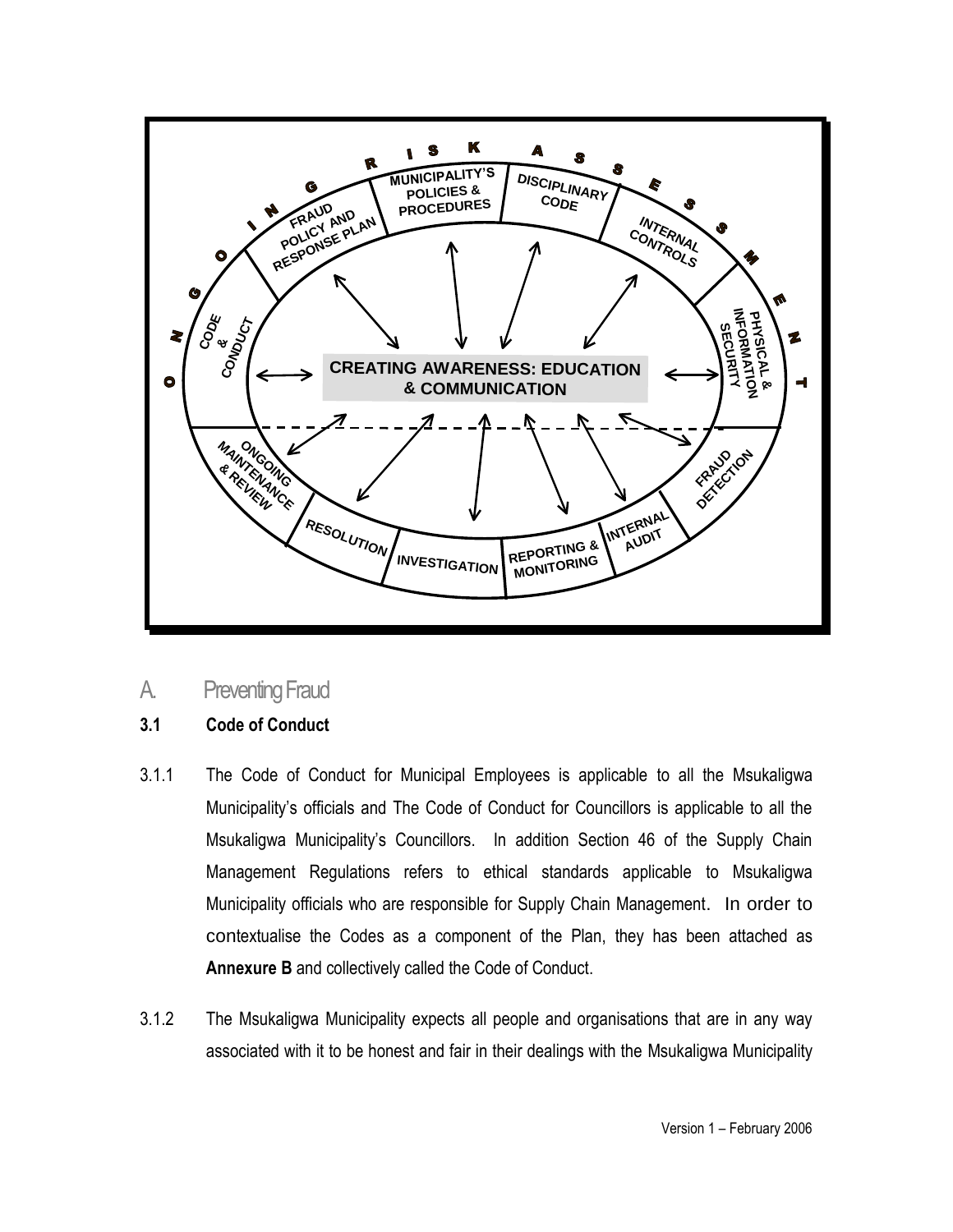and its clients and customers. All councillors and officials are expected to lead by example in these matters.

- 3.1.3 The risks identified in this area are the following:
	- *Non-compliance with the Code by councillors and officials;*
	- *Lack of consistent understanding of professional ethics and integrity in terms of the expectations of the Msukaligwa Municipality; and*
	- *Failure to declare conflict of interest in decision- making process.*
- 3.1.4 Compliance by officials of the Msukaligwa Municipality with the Code, both in its spirit and content, would address the risks listed in paragraph 3.1.3 above. However appreciating that striving to achieve such a status literally "overnight" would be idealistic, the Msukaligwa Municipality will pursue the following tactics to improve professional ethics and conduct:
	- (a) A copy of the Code will be circulated to all officials and included in induction packs for new officials. All officials will also be required to sign an annual declaration serving as an indication of their understanding of and commitment to the Code; and
	- (b) Include relevant aspects of the Code in awareness presentations, training sessions and communication strategies (as indicated in paragraphs 3.6.2 and 3.6.3 below) to create awareness thereof amongst officials and other stakeholders. Further objectives of this training will be the following:
		- Help officials to understand the meaning of fraudulent behaviour in line with expectations of legislation, such as the Municipal Systems Act and the MFMA;
		- Present case studies which would assist in developing behaviour to articulate and encourage attitudes and values which support ethical behaviour;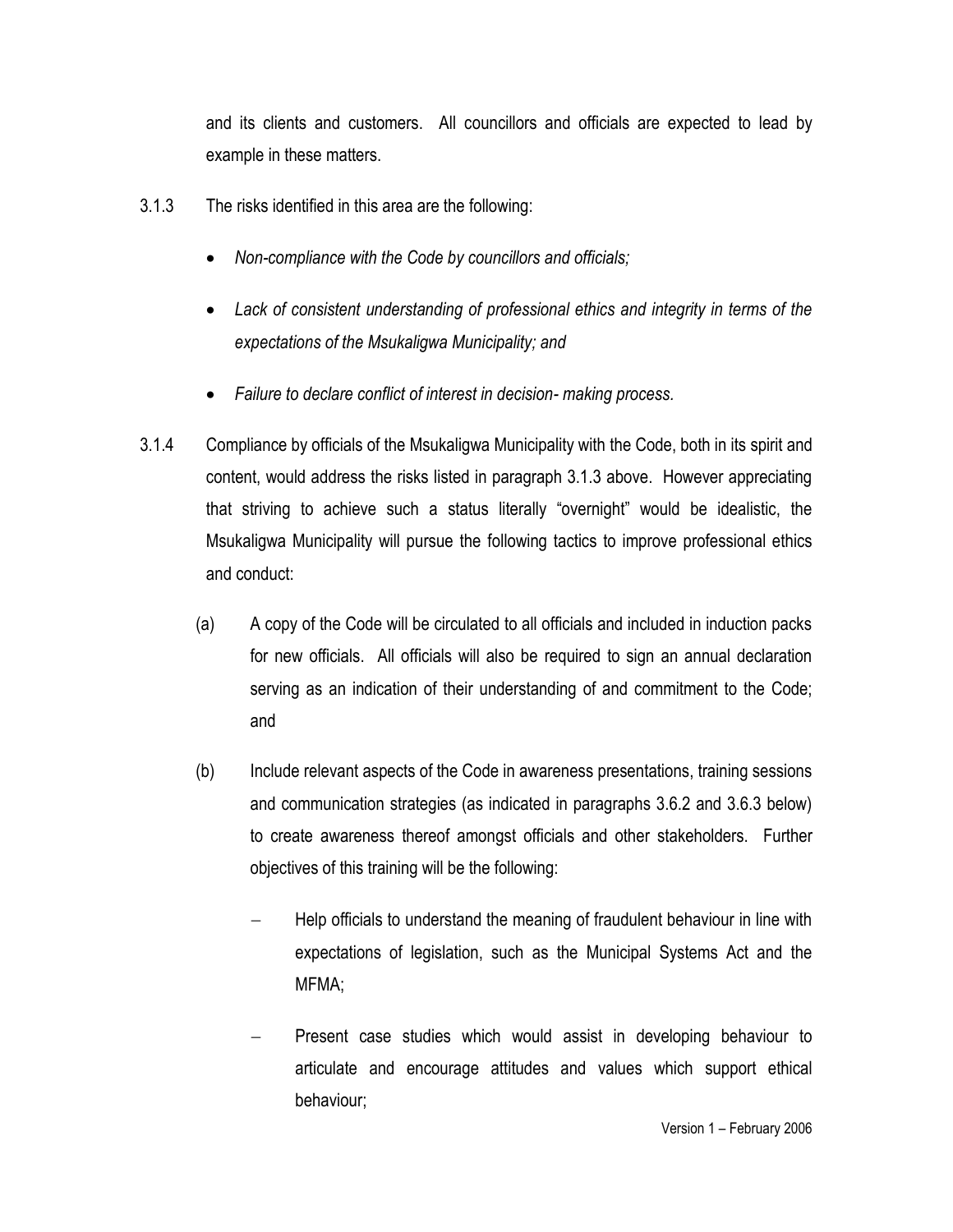- Help officials to understand issues involved in making ethical judgements;
- Explain to officials who is responsible for ethical standards within the Msukaligwa Municipality; and
- Communicate the implications of unethical behaviour and its impact for individuals, the workplace, professional relationships, the Msukaligwa Municipality as whole and external stakeholders including the public.

## **3.2 The Msukaligwa Municipality's systems, policies, procedures, rules and regulations**

- 3.2.1 The Msukaligwa Municipality has a number of policies, procedures and regulations designed to ensure compliance with prevailing legislation and limit risk, including the risk of fraud. Fundamentally, all officials and councillors of the Msukaligwa Municipality, as appropriate, should and must comply with these.
- 3.2.2 The most important of these are the following:
	- The MFMA;
	- The Municipal Systems Act;
	- Supply Chain Management Policy;
	- Code of Conduct for Councillors (Schedule 1 to the Municipal Systems Act/MFMA)
	- Code of Conduct for Municipal Staff Members (Schedule 2 to the Municipal Systems Act/MFMA);
	- Human Resources Policies and Procedures, in particular the Disciplinary Collective Agreement;
	- Delegation of Authority; and
	- Conditions of Service for Municipal Staff Members.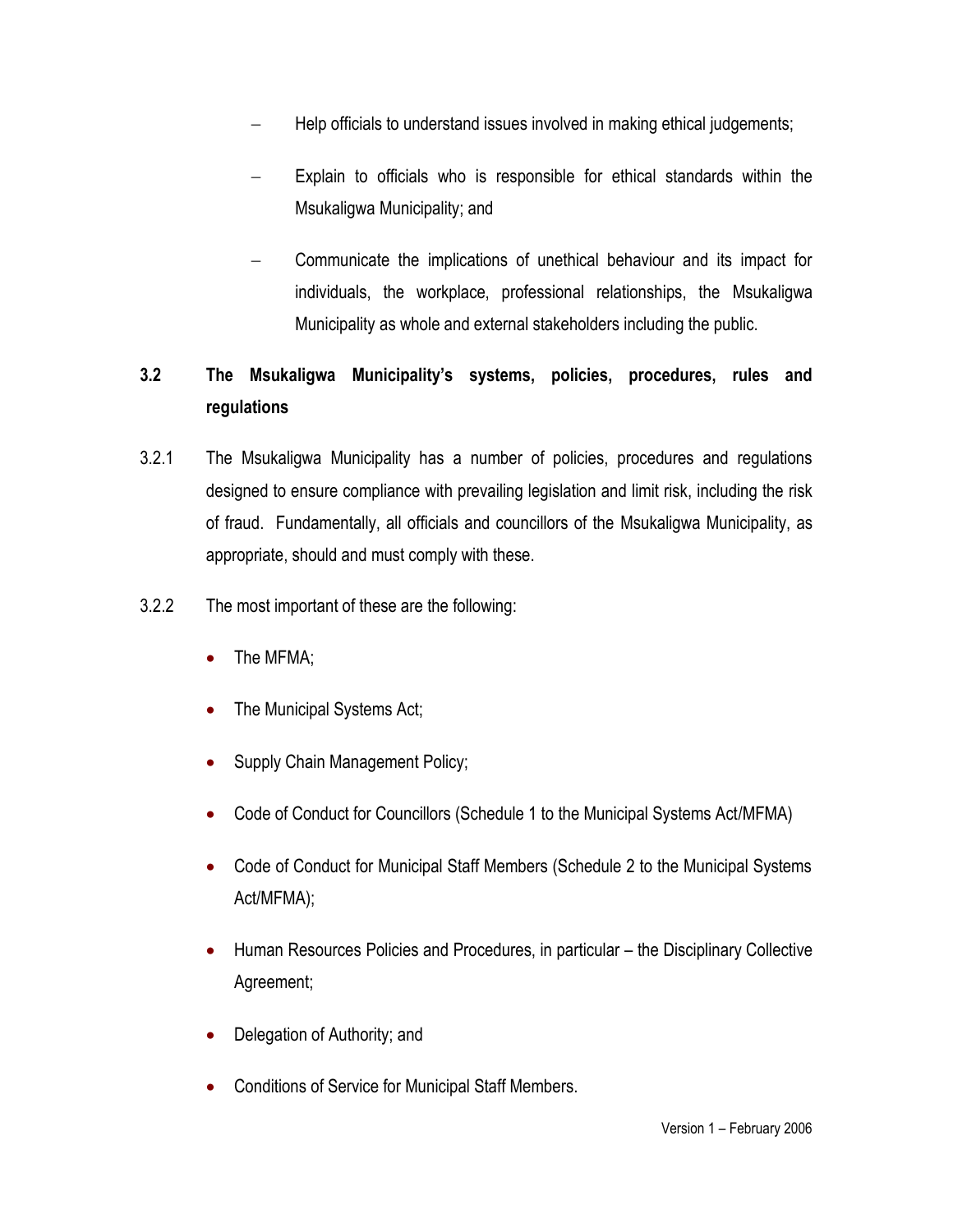- 3.2.3 In addition to the above, the individual directorates have also introduced operational measures designed to control their activities.
- 3.2.4 The Msukaligwa Municipality has identified the strategic fraud risks in this area as the following:
	- *Non-compliance to the MFMA;*
	- *Non adherence to policies and procedures, particularly relating to debt collection;*
	- *Failure by staff to follow directives, procedures etc.;*
	- *Lack of knowledge and understanding of prevailing policies;*
	- *Lack of performance appraisals and performance management system at a junior level; and*
	- *Inadequate pre-employment screening for candidates applying for sensitive positions.*
- 3.2.5 The risks that are indicated above suggest, amongst other issues, that there appears to be weaknesses in the system for creating awareness of and implementation of policies and procedures.
- 3.2.6 The Msukaligwa Municipality will regularly engage in the conducting of training programmes to improve awareness and knowledge of the relevant policies, procedures and regulations amongst its employees. The Msukaligwa Municipality will set clear targets to facilitate the measurement of the effectiveness of this training in order that further weaknesses identified are addressed.
- 3.2.7 Furthermore, a clearly defined communication and training strategy will be developed to create awareness of existing and new policies and procedures to ensure that all employees are made aware of, and adequately trained in the implementation of policies, procedures and regulation relevant to their duties and responsibilities in the Msukaligwa Municipality. This system will include the following: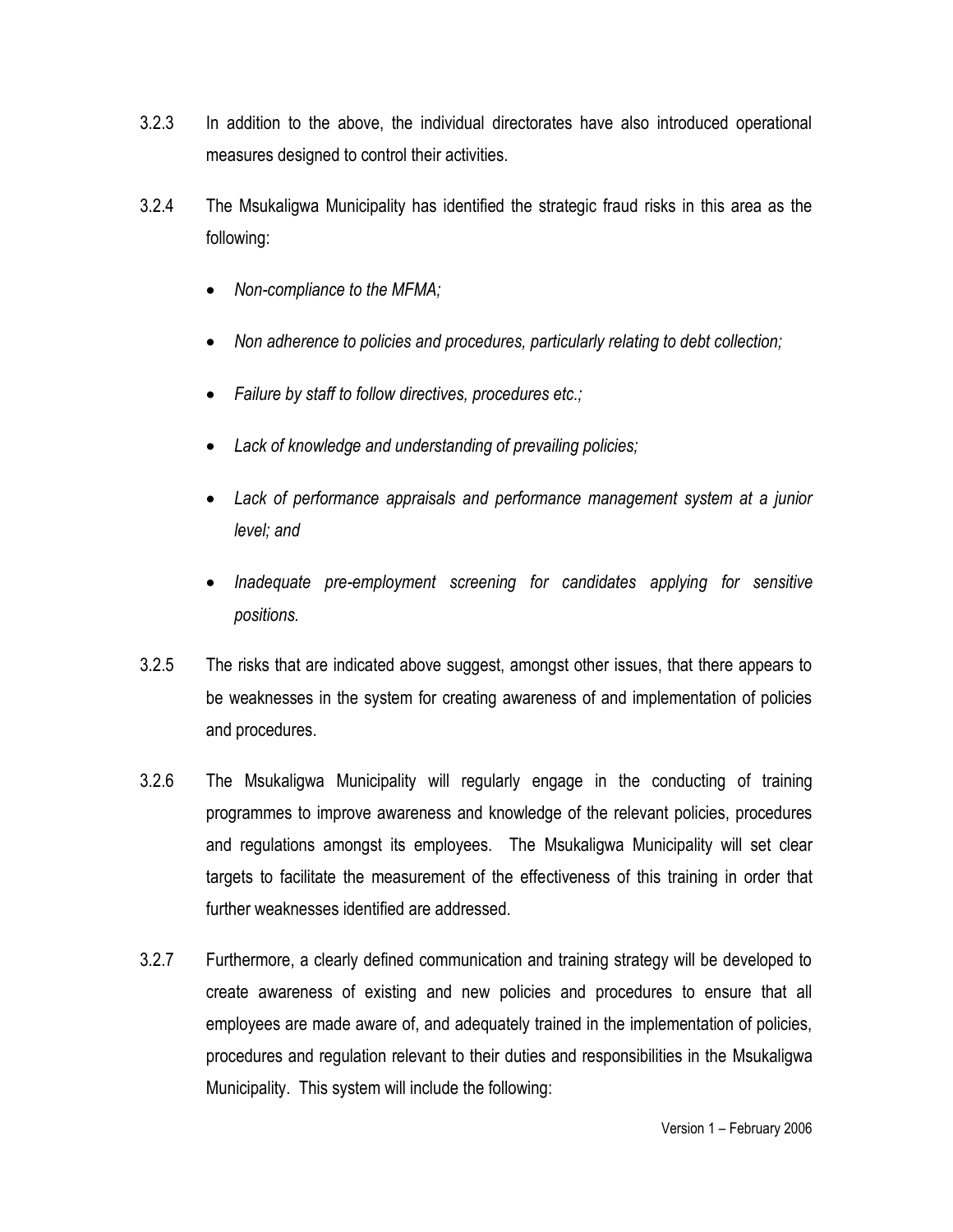- Provisions for all employees to acknowledge, in writing, that they have read the policies and procedures applicable to their duties, have undergone relevant training and/or are aware of these policies and procedures; and
- The keeping of adequate records serving as proof that employees have been made aware of the policies and procedures relevant to their duties.
- 3.2.8 In addition, the Msukaligwa Municipality will develop and distribute a regular communiqué outlining the implications for employees, for example, the taking of disciplinary action against offenders not complying with policies, procedures and regulations. In instances where breaches occur, swift and efficient disciplinary action will be taken to set an example to other potential wrongdoers.
- 3.2.9 The Msukaligwa Municipality is committed to ensuring that thorough pre-employment and security clearance screening is conducted for all candidates applying for sensitive positions. This will be extended to include the conducting of appropriate checks to verify qualifications submitted by candidates due for promotion or transfer to other posts.

#### **Disciplinary Code and Grievance Procedure ("Disciplinary Code")**

- 3.2.10 The Disciplinary Code of the Msukaligwa Municipality prescribes appropriate steps to be taken in order to resolve disciplinary matters. The strategic fraud risks which have been identified with regard to discipline and the application thereof are the following:
	- *Lack of disciplinary measures taken, for example negligent driving by municipal drivers;*
	- *Inadequate knowledge of disciplinary process by managers; and*
	- *Poor and inconsistent application of disciplinary action. Each departmental manager is responsible for his/her department's own disciplinary matters and thus the outcome varies from Manager to Manager.*
- Version 1 February 2006 3.2.11 The Msukaligwa Municipality recognises the fact that the consistent and efficient application of disciplinary measures is an integral component of effective fraud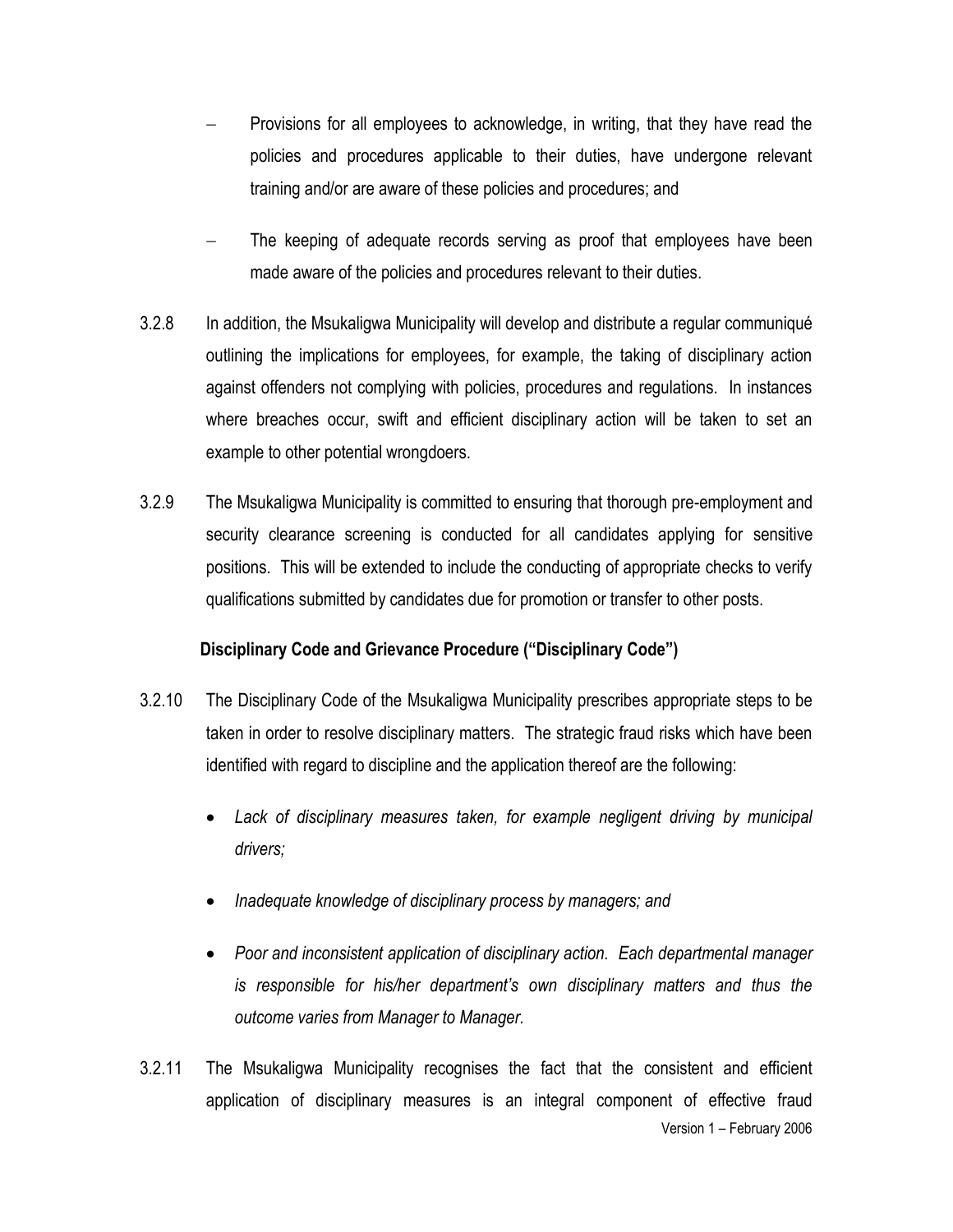prevention. The Msukaligwa Municipality will pursue the following steps to ensure the consistent, efficient and speedy application of disciplinary measures:

- (a) Ongoing training of managers with regard to the content of the Disciplinary Code, the application of disciplinary measures and the disciplinary process, and sustaining this training; and
- (b) Developing a system to facilitate the consistent and timeous application of disciplinary measures.
- 3.2.12 A programme will be developed to communicate the standards of discipline expected of all employees. Where disciplinary standards are not adhered to, action will be taken against offenders.
- 3.2.13 Where managers are found to be inconsistent and/or inefficient in the application of discipline, firm action will be considered.

#### **Internal Controls**

3.2.14 This section of the Plan relates to basic internal controls to prevent and detect fraud and corruption. The policies, procedures, regulations and other prescripts of the Msukaligwa Municipality prescribe various controls, which if effectively implemented, would limit fraud within the Msukaligwa Municipality. These controls may be categorised as follows, it being recognised that the categories contain overlapping elements:

Prevention controls:

*These are divided into two sub-categories, namely Authorisation and Physical;*

Detection controls:

*These are divided into four categories, namely Arithmetic and Accounting, Physical, Supervision and Management Information; and Segregation of duties.*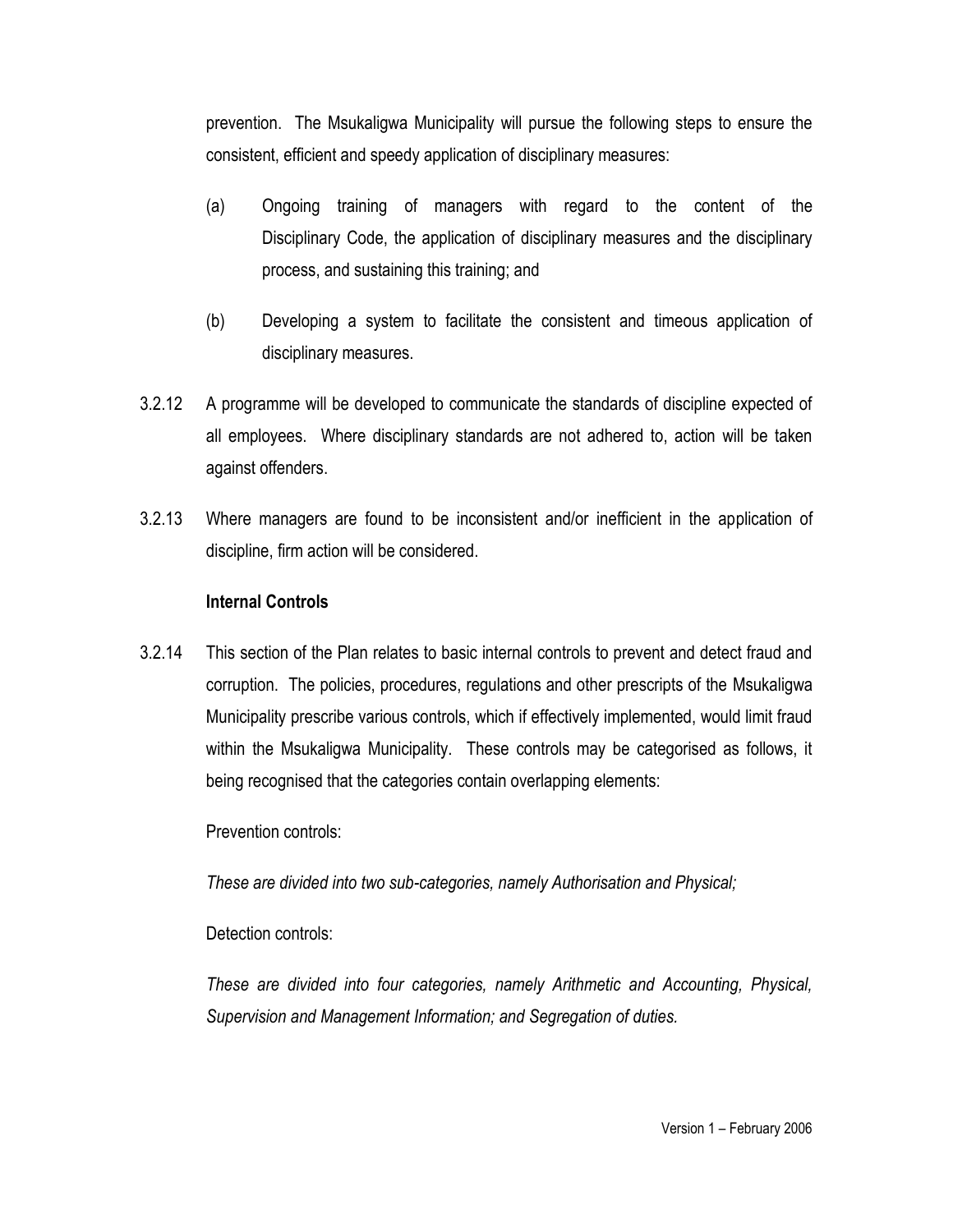#### *Prevention controls*

- (a) Authorisation
	- (i) All transactions require authorisation or approval by an appropriate responsible person.
	- (ii) The limits for these authorisations are specified in the delegations of authority of the Msukaligwa Municipality as well as in various Municipality regulations.
- (b) Physical

These controls are concerned mainly with the custody of assets and involve procedures and security measures designed to ensure that access to assets is limited to authorised personnel. This becomes prominent in the case of protection of valuable, portable, exchangeable and desirable assets.

#### *Detection controls*

#### (a) Arithmetic and accounting

- (i) These are basic controls within the recording function which check that transactions to be recorded and processed have been authorised and that they are correctly recorded and accurately processed.
- (ii) Such controls include checking the arithmetical accuracy of the records, the maintenance and checking of totals, reconciliations, control accounts and accounting for documents.
- (b) Physical
	- (i) These controls relate to the security of records. They therefore underpin arithmetic and accounting controls.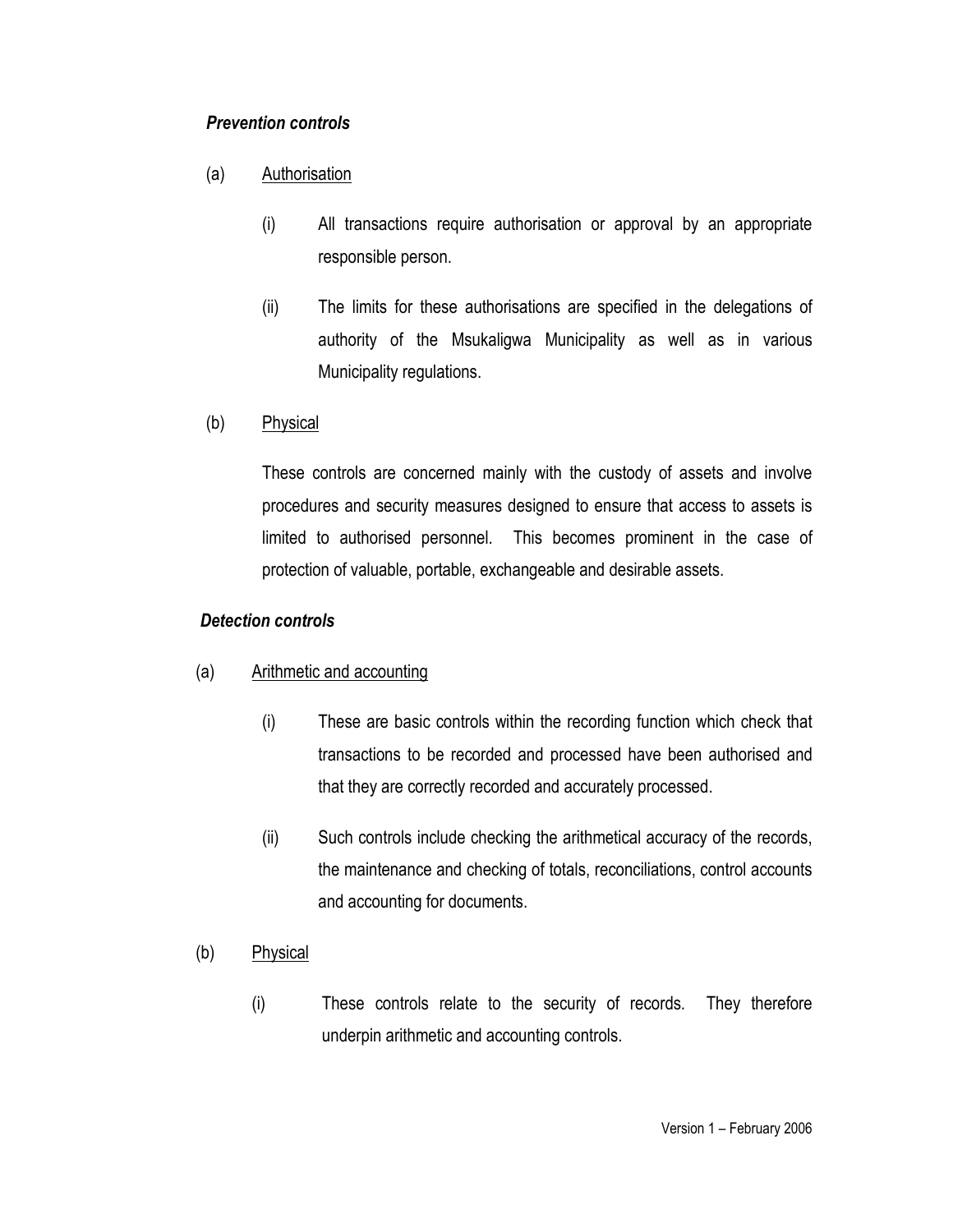(ii) Their similarity to preventive controls lies in the fact that these controls are also designed to limit access.

#### (c) Supervision

This control relates to supervision by responsible officials of day-to-day transactions and the recording thereof.

#### (d) Management information

- (i) This relates to the review of management accounts and budgetary control.
- (ii) Management outside the day-to-day routine of the system normally exercises these controls.

#### *Segregation of duties*

- (a) One of the primary means of control is the separation of those responsibilities or duties, which would, if combined, enable one individual to record and process a complete transaction, thereby providing him/her with the opportunity to manipulate the transaction irregularly and commit fraud and corruption.
- (b) Segregation of duties reduces the risk of intentional manipulation or error and increases the element of checking.
- (c) Functions that should be separated include those of authorisation, execution, custody and recording and, in the case of computer-based accounting systems, systems development and daily operations.
- (d) Placed in context with fraud and corruption prevention, segregation of duties lies in separating either the authorisation or the custodial function from the checking function.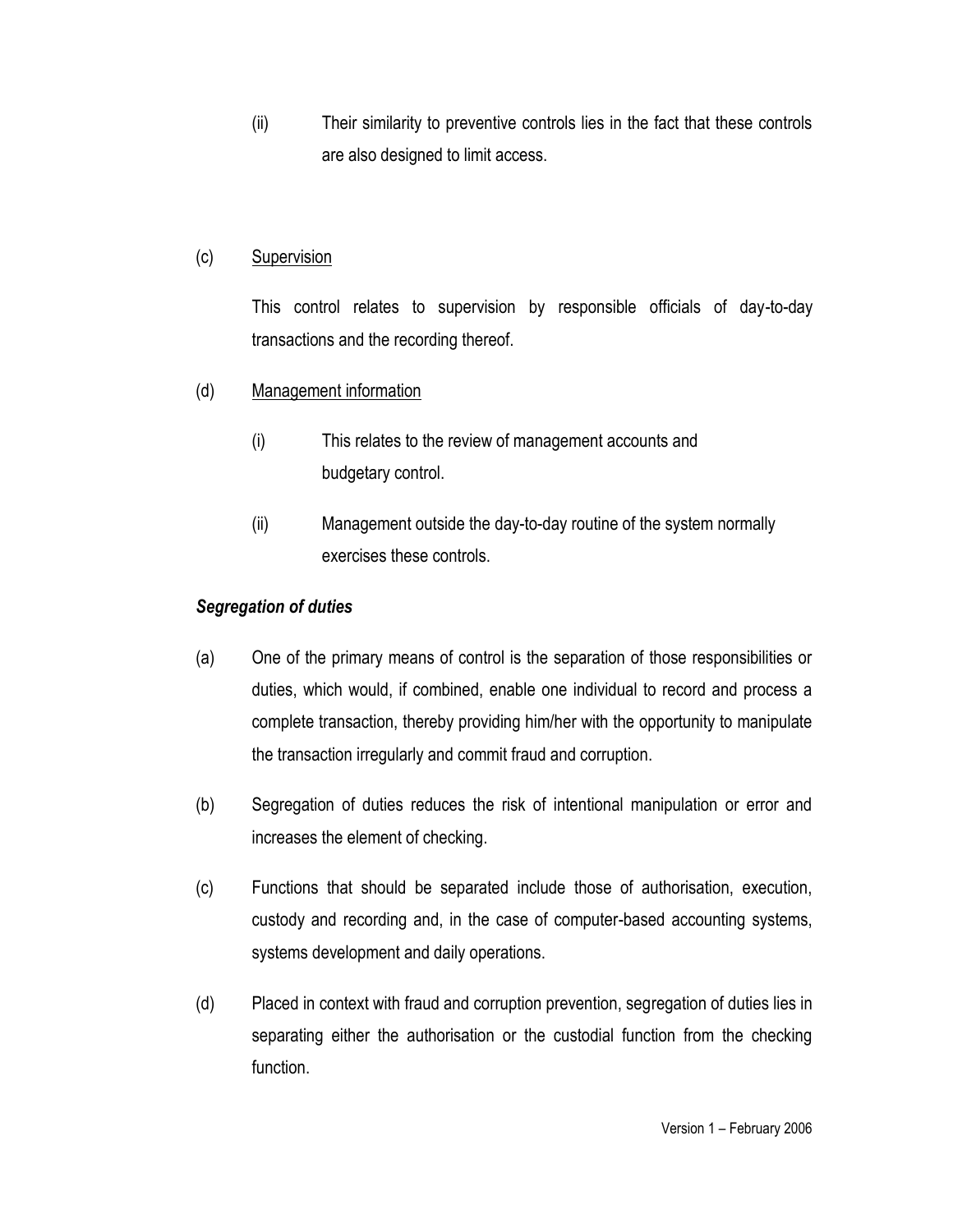- 3.2.15 Despite the existence of systems, policies, procedures, regulations and other prescripts to address internal control, the following fraud risks have been identified:
	- *Non-compliance to policies such as debt collection;*
	- *Poor control over assets;*
	- *Lack of adequate control over inventory and stores;*
	- *Inadequate control over documentation;*
	- *Lack of proper control over revenue and debtors' collection;*
	- *Inadequate segregation of duties, for example revenue collection staff;*
	- *Contracts management/procurement/tendering; and*
	- *Lack of a fleet management system*
- 3.2.16 The Msukaligwa Municipality will constantly engage in the conducting of training programmes to improve awareness and knowledge of relevant policies, procedures and regulations amongst its employees. The Msukaligwa Municipality will set clear targets to facilitate the measurement of the effectiveness of this training in order that further weaknesses identified are addressed. Furthermore, a strong emphasis will be place on the following areas during this training:
	- Delegation of authority;
	- Recording of revenue;
	- Control over inventory and stores;
	- Budgetary control;
	- Contract's management; and
	- Document control.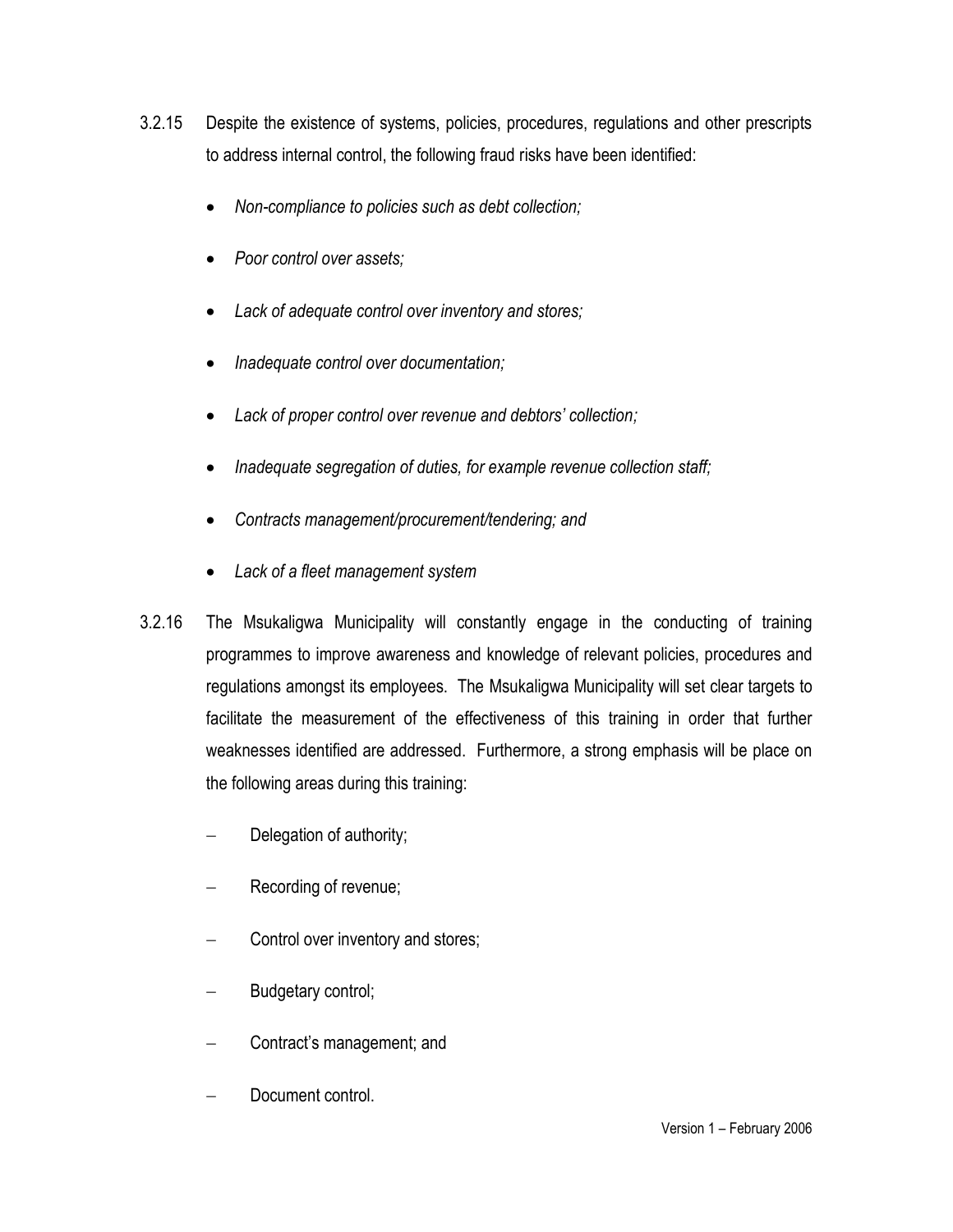- 3.2.17 The Msukaligwa Municipality will continue to regularly re-emphasise to all managers and supervisors that consistent compliance by employees with internal controls is one of the fundamental controls in place to prevent fraud. Managers will be encouraged to recognise that internal control shortcomings identified during the course of audits are, in many instances, purely symptoms and that they should strive to identify and address the causes of these internal control weaknesses, in addition to addressing the control weaknesses.
- 3.2.18 The Msukaligwa Municipality will develop a formal system by which the performance of managers is appraised by taking into account the number of audit queries raised and the level of seriousness of the consequent risk to the Msukaligwa Municipality as a result of the internal control deficiency identified. This is intended to raise the level of manager and supervisor accountability for internal control.
- 3.2.19 A matrix of internal control weaknesses identified during the audits, inspections and investigation will be developed in order to assist in the identification of areas that require additional focus.
- 3.2.20 Where managers do not comply with basic internal controls, e.g. non-adherence to the delegation of authority limits, firm disciplinary action will be taken.

#### **Physical and information security**

#### *Physical security*

- 3.2.21 Recognising that effective physical security is one of the "front-line" defences against fraud, the Msukaligwa Municipality will take regular steps to improve physical security and access control at its offices in order to limit the risk of theft of assets.
- 3.2.22 The Msukaligwa Municipality will also consider conducting a regular detailed review of the physical security arrangements at its offices and improve weaknesses identified.

#### *Information security*

3.2.23 The fraud risks identified in information security are the following: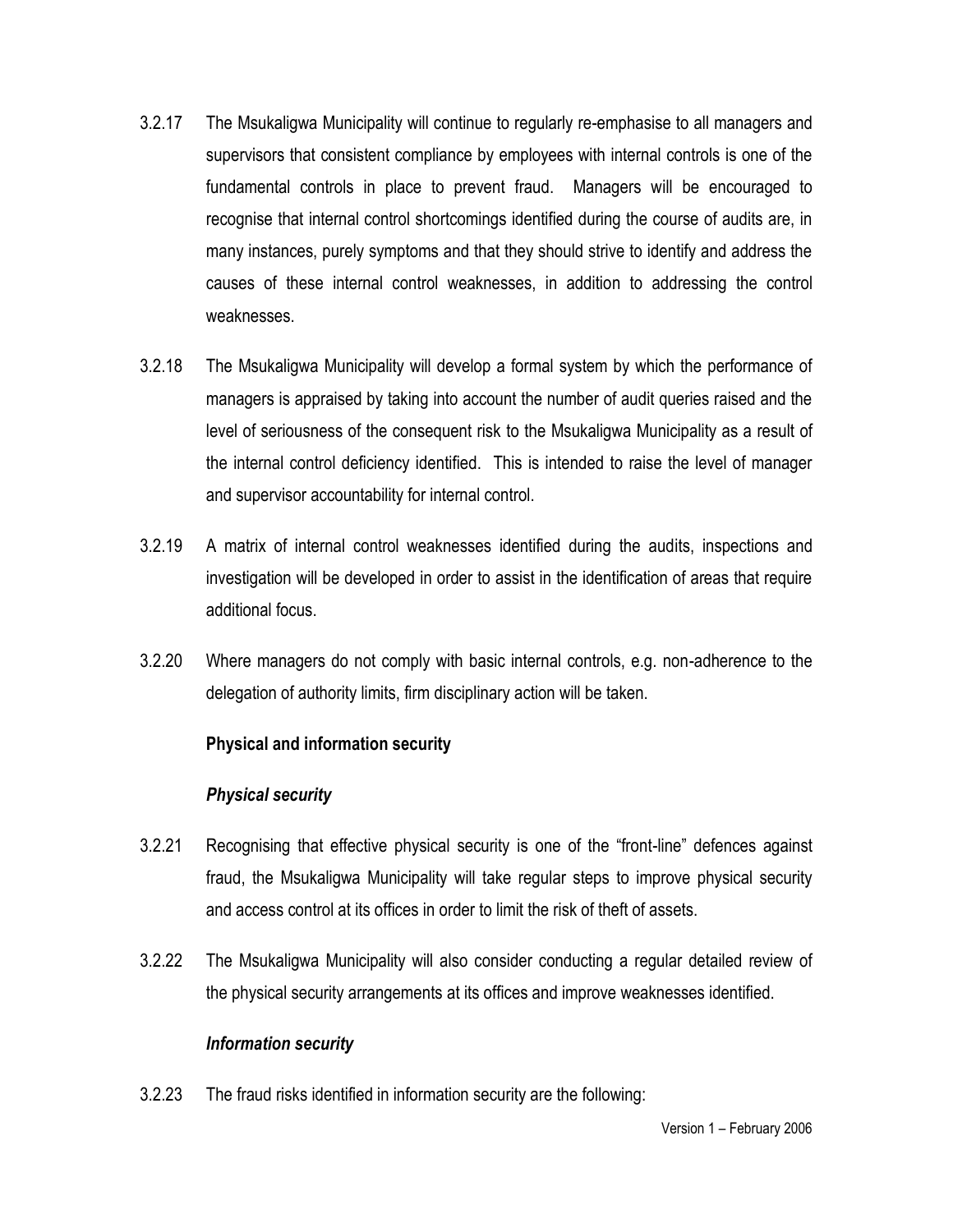- *Lack of IT policy and procedures;*
- *Weak IT controls;*
- *Insufficient IT manpower capacity; and*
- *Manipulation of information on computers due to poor access control, including poor control over passwords.*
- 3.2.24 The Msukaligwa Municipality will ensure that all employees are sensitized on a regular basis to the fraud risks associated with information security and the utilization of computer resources, in particular – access control, and ensure that the systems are developed to limit the risk of manipulation of computer data.
- 3.2.25 Regular communiqués will be forwarded to employees pointing out the content of the IT policy and procedures, with particular emphasis on e-mail and Internet usage and the implications (e.g. disciplinary action) of abusing these and other computer-related facilities. Where employees are found to have infringed on prevailing policy in this regard, disciplinary action will be taken.
- 3.2.26 Regular reviews of information and computer security will also be considered. Weaknesses identified during these reviews will be addressed.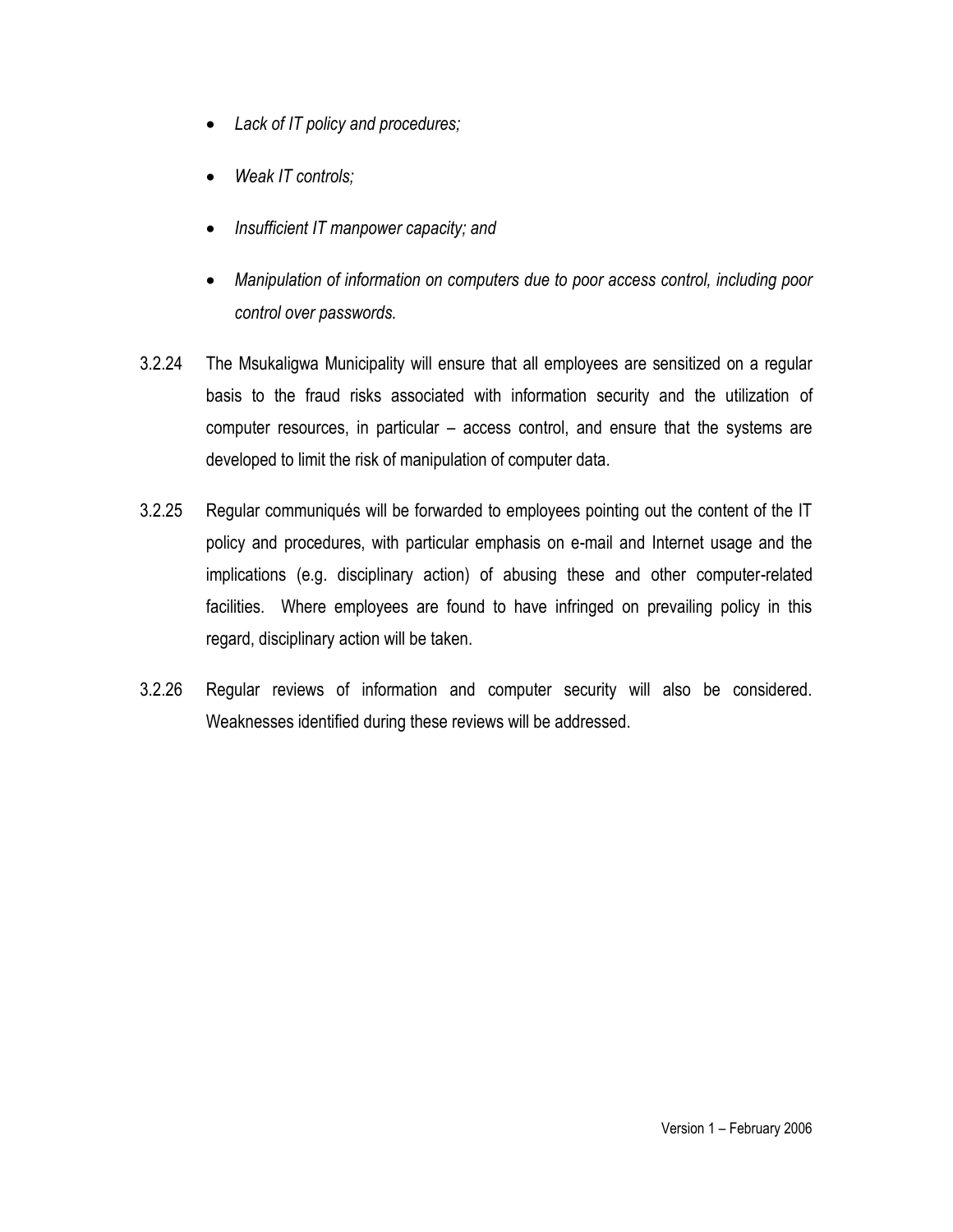### B. Detecting and Investigating Fraud

### **3.3 The Internal Audit Unit and the Fraud Prevention Committee**

3.3.1 In order to promote good corporate governance (which includes promoting ethical conduct and the prevention and detection of fraud) the under-mentioned sections have the main responsibilities as summarised below:

#### *The Internal Audit Unit*

- 3.3.2 The Internal Audit ("IAU") has, *inter alia*, the following main responsibilities:
	- Providing management with an independent evaluation of its internal controls systems, operations and performance;
	- Evaluation of the effectiveness of internal control measures, compliance with these measures, and efficient, effective and economical use of resources of the Msukaligwa Municipality; and
	- Conducting special investigations into financial misadministration on instruction from senior management.
- 3.3.3 As indicated in paragraph 3.2.16, the Msukaligwa Municipality will continue to regularly re-emphasise to all managers and supervisors that consistent compliance by employees with internal control is one of the fundamental controls in place to prevent fraud. Managers will be encouraged to recognize that internal control shortcomings identified during the course of audits are, in many instances, purely symptoms and that they should strive to identify and address the causes of these internal control weaknesses, in addition to addressing the control weaknesses.
- 3.3.4 IAU will commence with an awareness program in order to enhance management's understanding of the role of IAU. This program will be sustained on an ongoing basis.
- 3.3.5 Where managers are found to be slow in responding to internal control queries raised by IAU, firm action will be taken.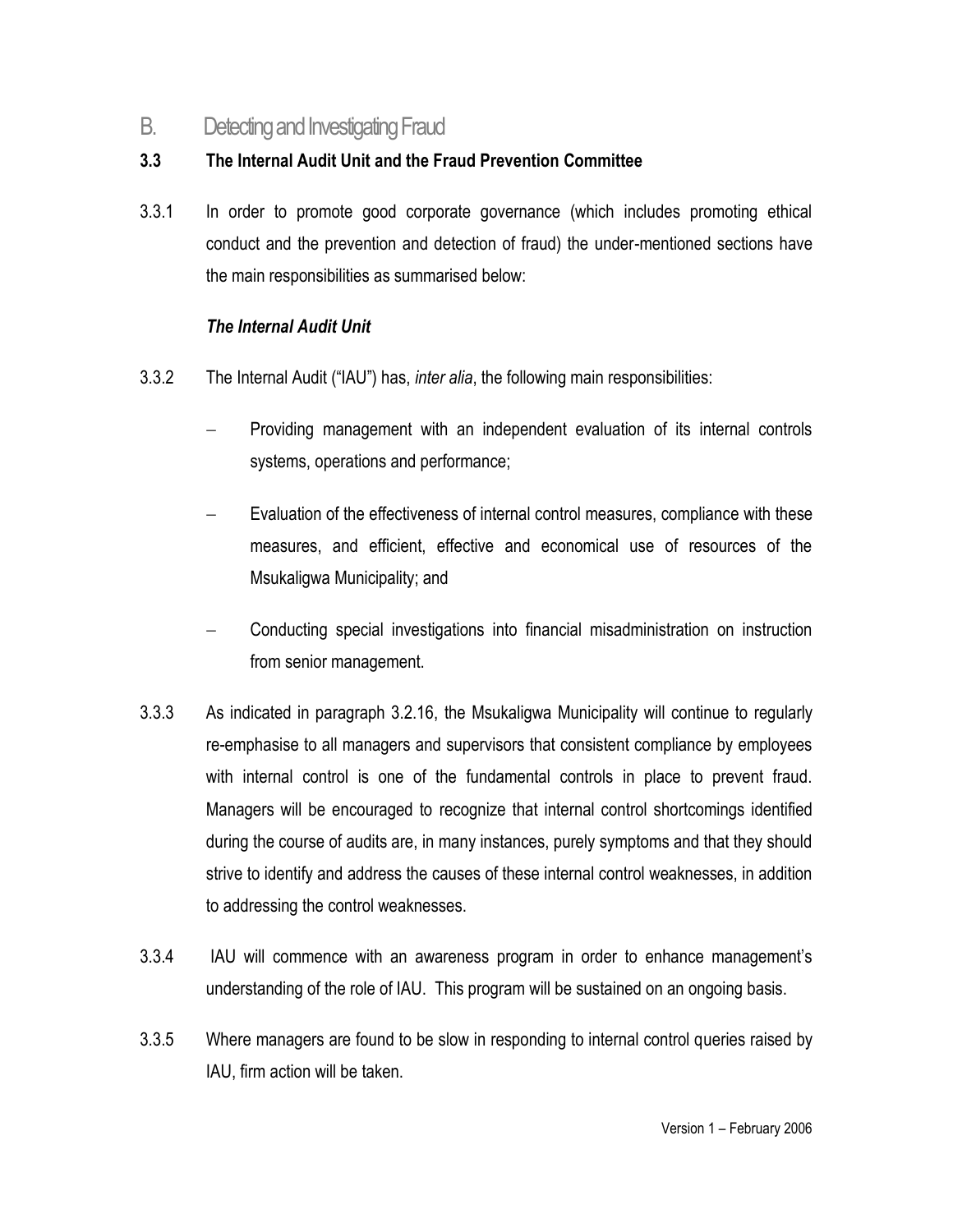#### *Fraud Prevention Committee*

- 3.3.6 The Fraud Prevention Committee is responsible for the following:
	- The maintenance and review of the Plan;
	- Overseeing the development of strategies to prevent, detect and investigate fraud; and
	- Making recommendations regarding the way in which an investigation should be performed, for example investigate internally or obtain the services of external investigators.

#### **3.4 Ongoing risk assessment**

- 3.4.1 The Msukaligwa Municipality acknowledges the fact that it faces diverse business risks from both internal and external sources. A comprehensive risk assessment has been conducted. This information will be used to assist management in prioritising areas for attention and subsequently developing appropriate controls to limit the risks identified.
- 3.4.2 In addition to the fraud risks already discussed, the fraud risks listed in paragraph 3.4.3 below will be addressed by conducting reviews in order to secure a more detailed understanding of the areas wherein these risks exist. This is intended to ensure that adequate fraud prevention controls and detection mechanisms are developed. This will include the conducting of presentations to managers and staff to ensure that they have a more detailed understanding of the fraud risks associated with these areas, thus enhancing the prospect of detecting irregularities earlier.
- 3.4.3 Furthermore, specific transactions in areas referred to in paragraph 3.4.2 above will be selected in order to conduct *fraud detection reviews,* including *fraud susceptibility assessments,* aimed at identifying possible incidents of fraud and control weaknesses in order to address these.
	- *Abuse/misuse of assets, including financial resources, information and time:*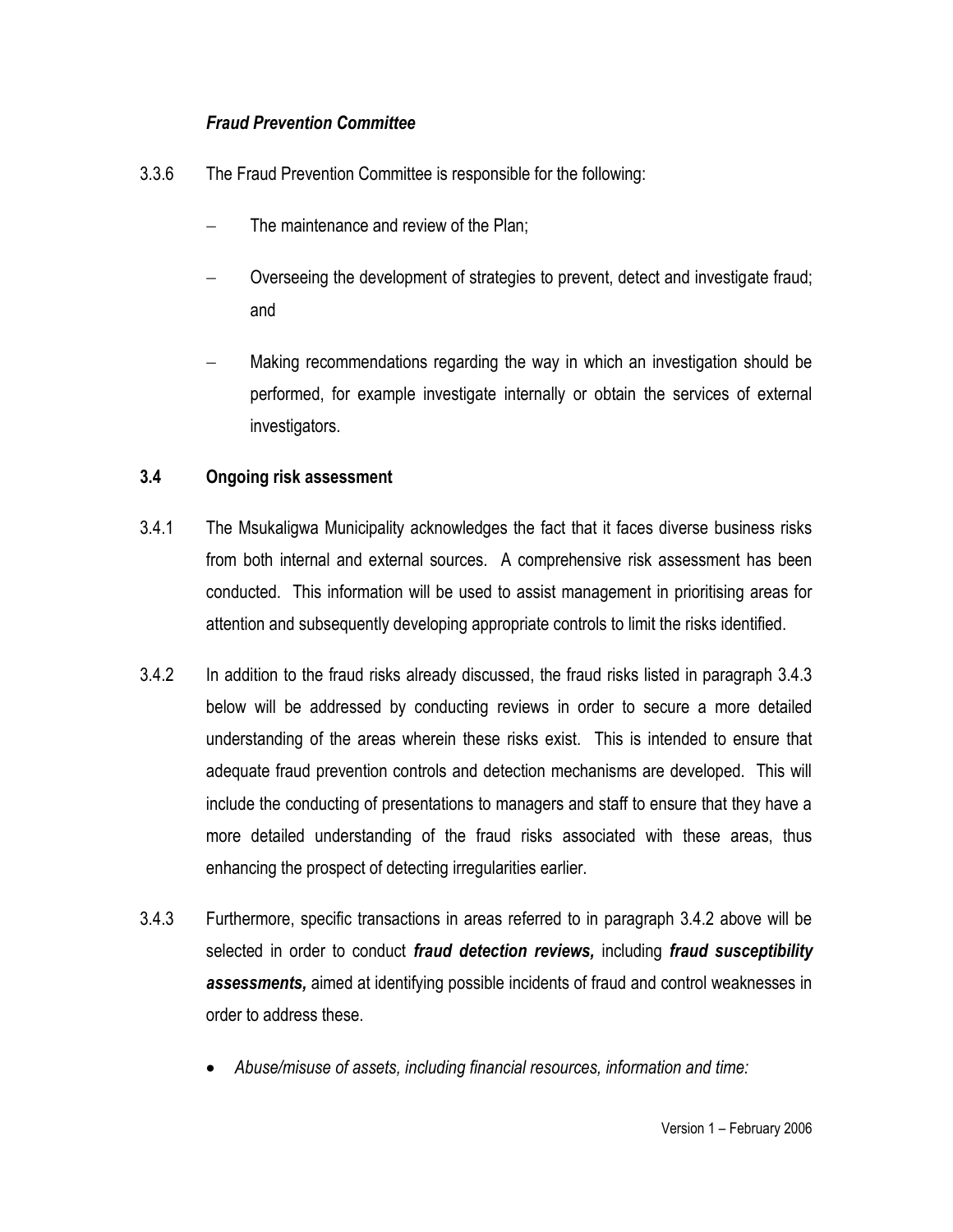- *Malicious damage to property by employees, e.g. damage of equipment and other movable property;*
- *Fraud relating to S&Ts;*
- *Utilising the Municipality's equipment during office hours for personal purposes; and*
- *Fraud relating to fleet management (e.g. abuse of vehicles); and*
- *Leaking of confidential information.*
- *Irregular collusion between employees and external parties:*
	- *Corruption of employees, e.g. acceptance of "kickbacks" for the issuing of driver's licenses;*
	- *Falsification of inventory records in order to cover any misappropriation of stock; and*
	- *Irregular manipulation of records.*
- *Theft from the Msukaligwa Municipality* 
	- *Theft of movable assets;*
	- *Theft of funds, including rolling of cash;*
	- *Theft of inventory; and*
	- *Loss of stores stock.*
- *Irregularities relating to procurement/project/contracts management:*
	- *Collusion in procurement and tendering leading to fraud;*
	- *Preferential treatment to certain suppliers;*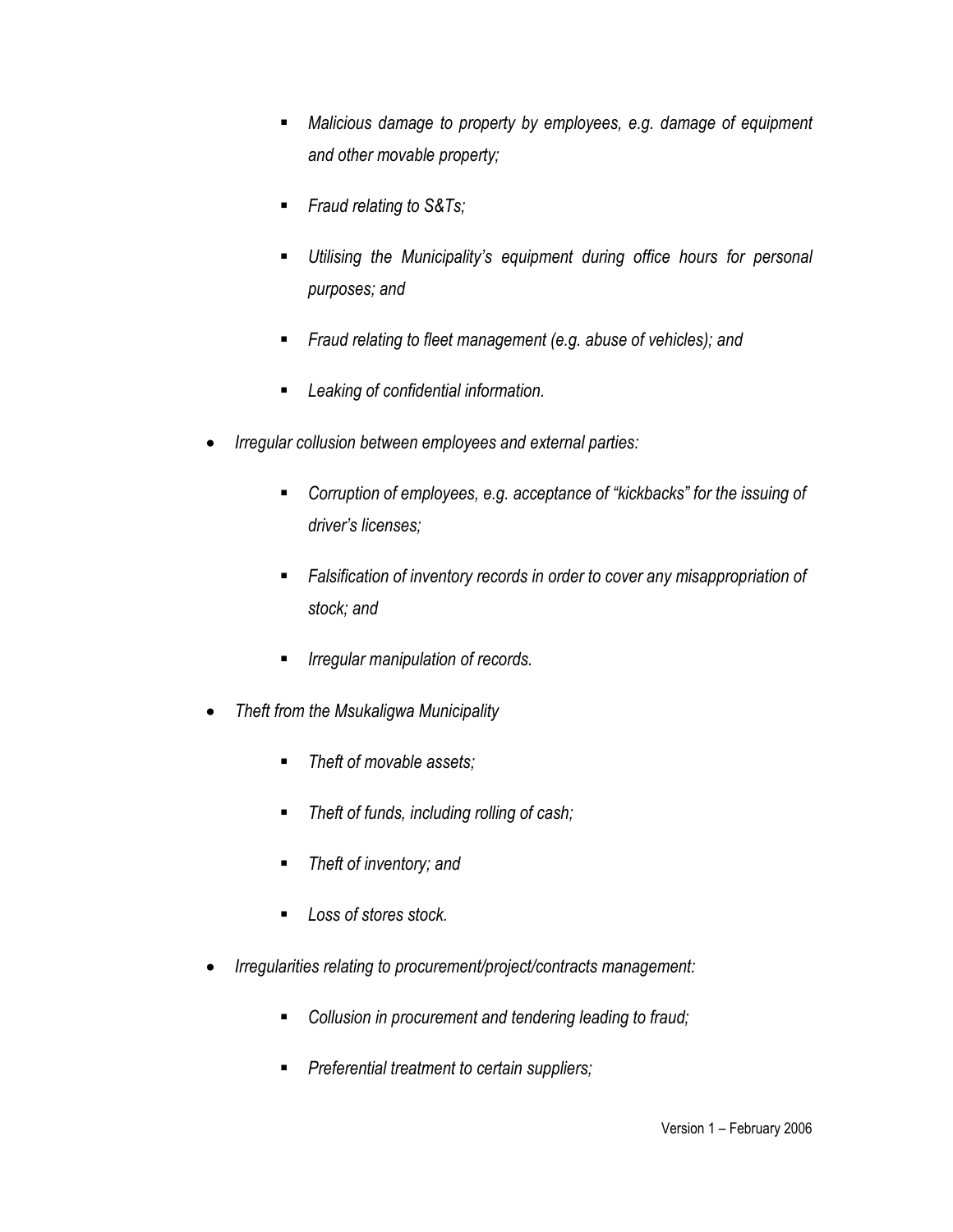- *Appointment of suppliers and providers of goods and/or services who supply false credentials; and*
- *Payment of fraudulent orders.*
- *Unauthorised, fruitless, wasteful and irregular expenditure; and*
- *Fraud with particular emphasis on financial reporting.*

#### **3.5 Reporting and monitoring**

- 3.5.1 The Msukaligwa Municipality has identified the fact that its plan for the reporting of fraud could be communicated more effectively as some employees do not know what steps are in place for the reporting of allegations and incidents they witness. The effect hereof is that some incidents of fraud may not be reported. This could lead to weaknesses in the effective management of threats to the Msukaligwa Municipality.
- 3.5.2 The Msukaligwa Municipality also recognizes the fact that whistle blowers could be victimized by fellow employees or managers in contravention of the Protected Disclosures Act. This could have severe negative implications for the Msukaligwa Municipality, for example, negative media publicity.
- 3.5.3 The Msukaligwa Municipality will also consider a reward for good faith reporting, in line with the Reward Policy of the Council.
- 3.5.4 Should employees wish to report allegations of fraud anonymously, they can contact any member of management, IAU or MM or alternatively report it directly to the Fraud Prevention Committee or the Chairperson of the Audit Committee. The Msukaligwa Municipality will however consider the development of a Fraud Hotline in order to achieve the following:
	- To deter potential fraudsters by making all employees and other stakeholders aware that the Msukaligwa Municipality is not a soft target, as well as encouraging their participation in supporting, and making use of such a facility;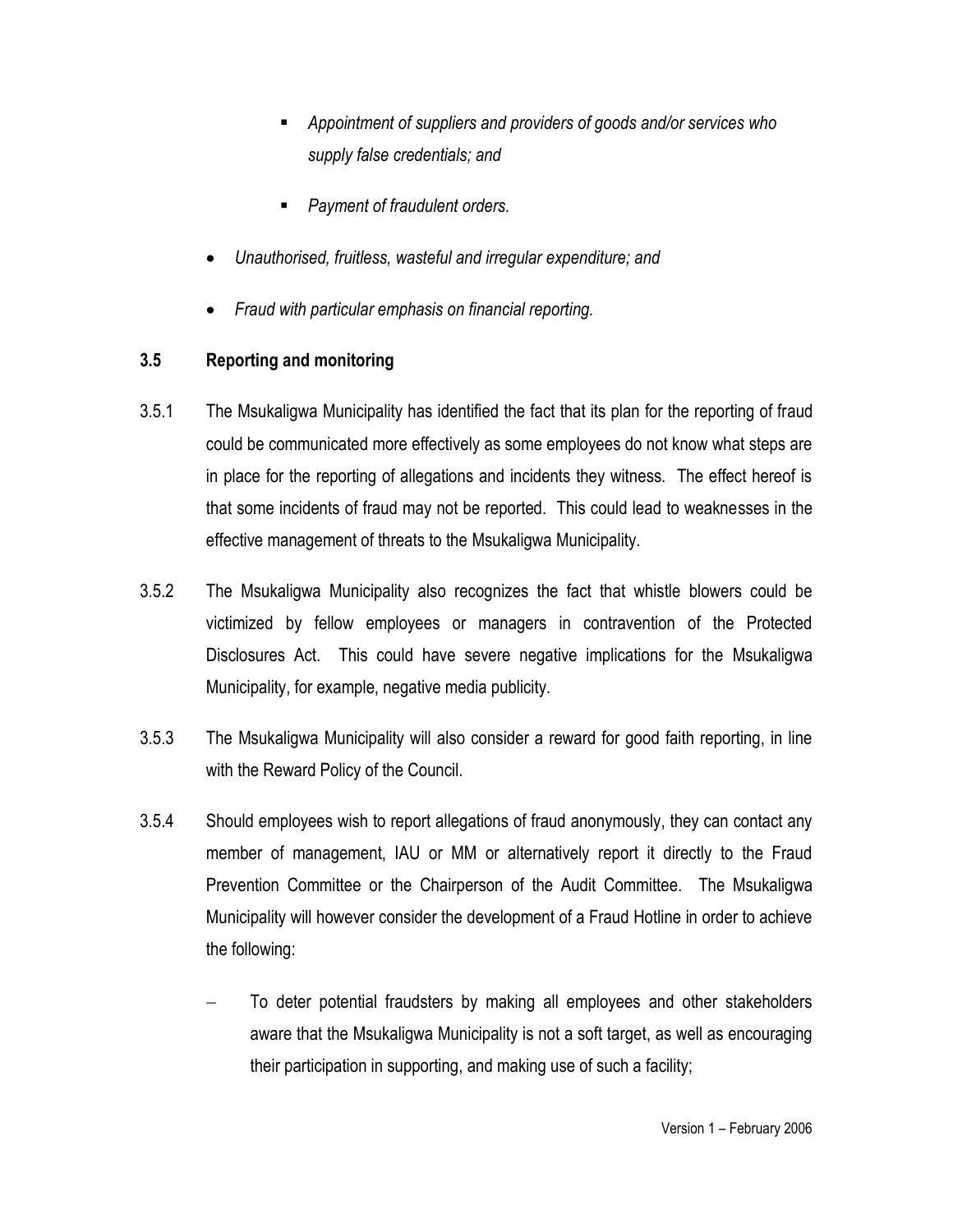- To raise the level of awareness that the Msukaligwa Municipality is serious about the prevention and detection of fraud;
- To detect incidents of fraud by encouraging whistle blowers to report incidents which they witness;
- To assist the Msukaligwa Municipality in managing the requirements of the Protected Disclosures Act by creating a channel through which whistle blowers can report irregularities which they witness or which come to their attention; and
- To further assist the Msukaligwa Municipality in identifying areas of fraud in order that preventive and detective controls can be appropriately improved or developed.

#### **The Fraud Policy and Response Plan**

- 3.5.5 A Fraud Policy and Response Plan **(Annexure C)** has been developed for the Msukaligwa Municipality. The Fraud Policy contains provisions for the reporting of allegations of fraud which include the following:
	- Making a report to the employee's immediate manager;
	- Where the person reporting the information wishes to make a report anonymously, such a report may be made to the Internal Audit or directly to the Fraud Prevention Committee; and
	- The manager who receives such a report must forward it to the General Manager: Finance, who will initiate an investigation in consultation with the Fraud Prevention Committee and other appropriate stakeholders within the Msukaligwa Municipality.
- 3.5.6 Furthermore, the Fraud Policy includes the following issues:
	- The policy stance of the Msukaligwa Municipality to fraud, i.e. Zero Tolerance to fraud;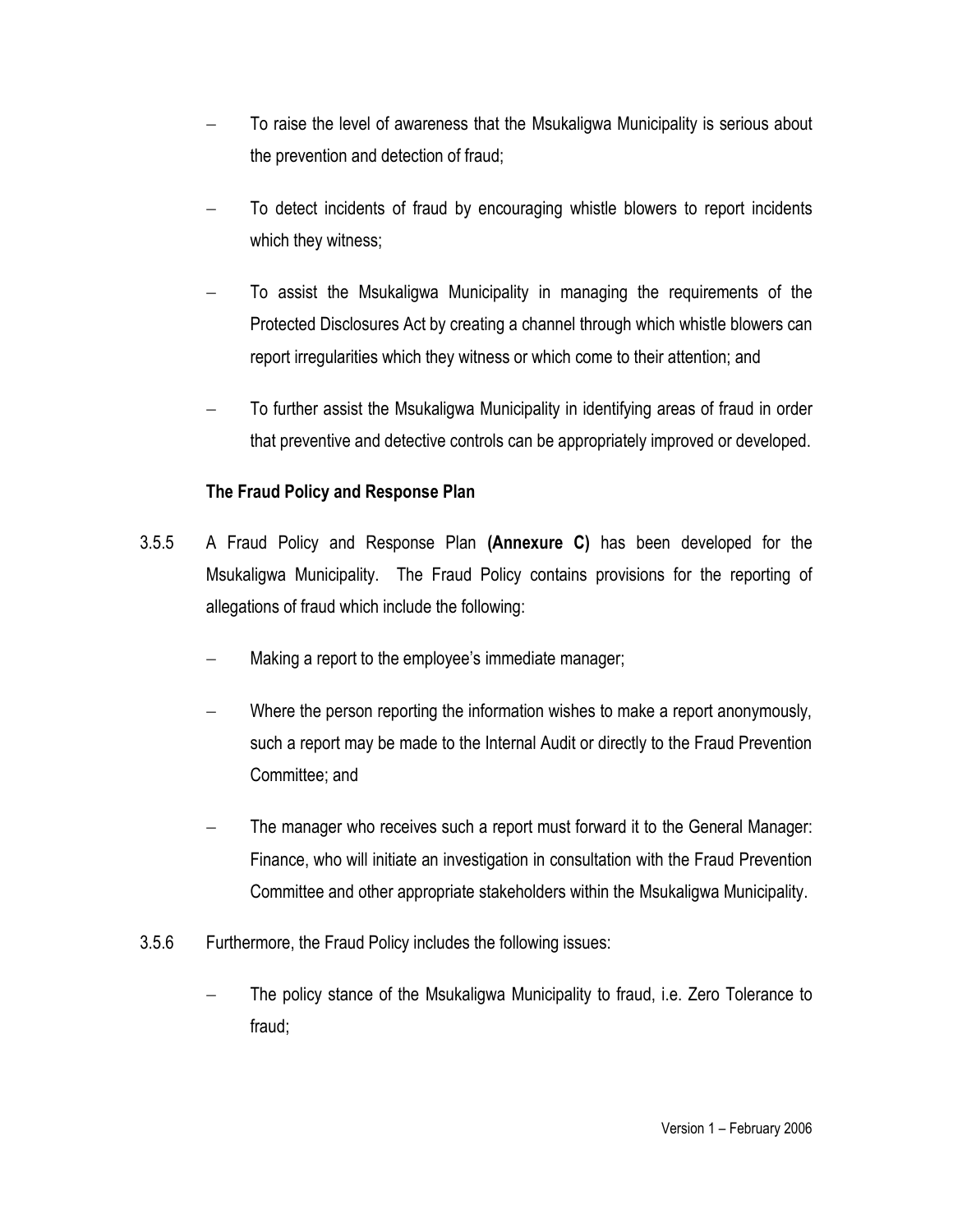- Definitions to fraud and some manifestations in the Msukaligwa Municipality's context;
- The available channels to report, investigate and resolved incidents of fraud which impact on the Msukaligwa Municipality;
- Provisions relating to the protection of whistle blowers;
- The handling of confidentiality relating to allegations and investigations of fraud;
- Publication of sanctions imposed on persons found guilty of fraud; and
- Responsibility for the administration of the Policy.
- 3.5.7 The Fraud Policy, once finalized, will be circulated to all employees within the Msukaligwa Municipality.

#### **The Whistle Blowing Policy**

- 3.5.8 In order to further limit the risk of employees being victimized for whistle blowing in contravention of the Protected Disclosures Act, the Msukaligwa Municipality will develop a Whistle Blowing Policy.
- 3.5.9 The Whistle Blowing Policy is intended to encourage and enable employees to raise serious concerns without fear of victimization.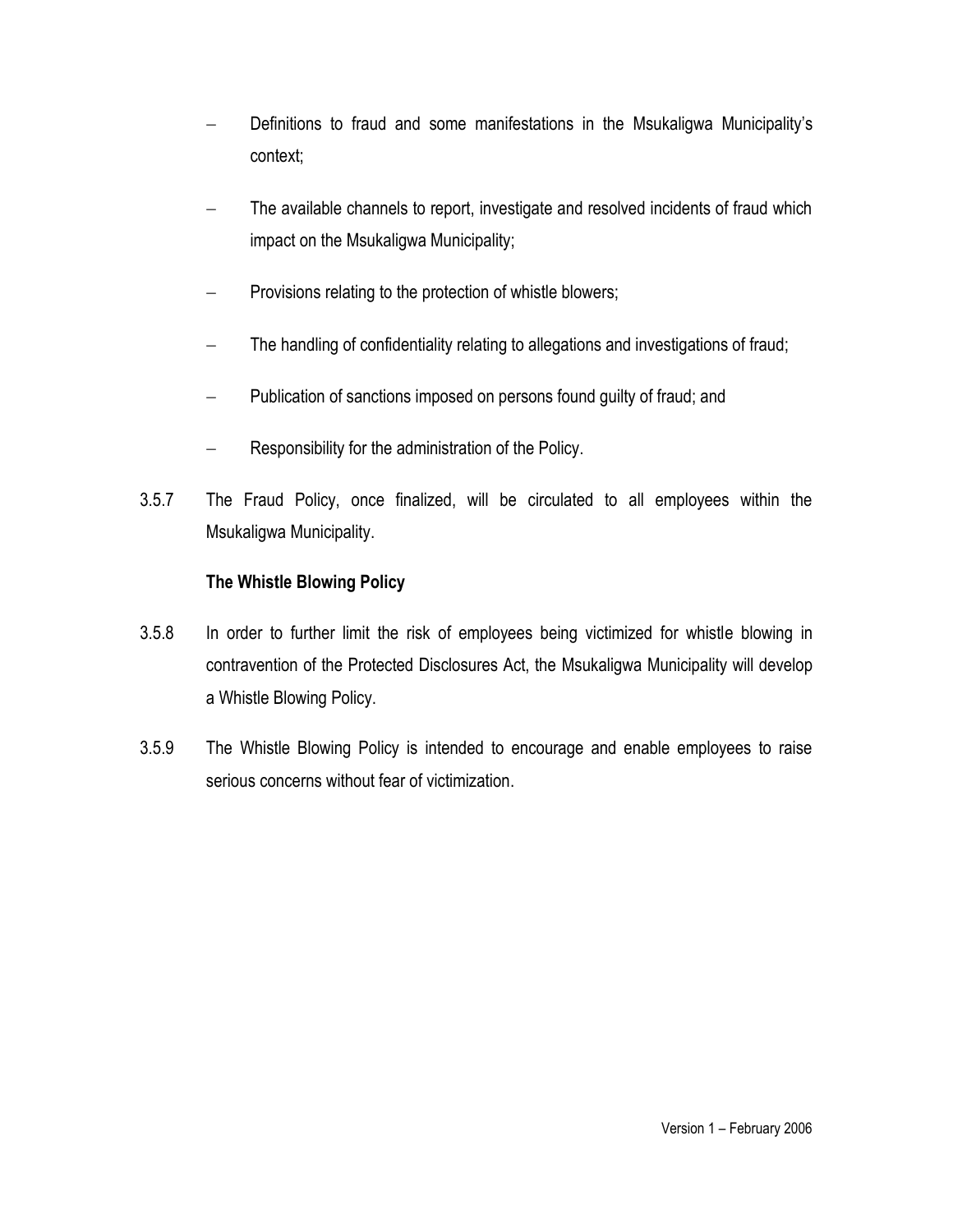### C. Further Implementation and Maintenance

#### **3.6 Creating Awareness**

- 3.6.1 This component of the Plan comprises two approaches, namely education and communication. The strategic weaknesses identified in this area are the following:
	- *Lack of a formalised strategy to create awareness amongst employees of the manifestations of fraud;*
	- *Lack of awareness of existing strategies in place to address fraud; and*
	- *Lack of knowledge on tactics to prevent and detect fraud in specific processes and transactions.*

#### *Education*

3.6.2 The Msukaligwa Municipality will ensure that regular presentations and formal training are carried out for employees to enhance their understanding of the manifestations of fraud prevention and detection techniques, and the components of the Plan. These presentations and training will include ongoing formal lectures for supervisors and managers in all functional disciplines, with particular emphasis on Human Resources and Finance.

#### *Communication*

3.6.3 The objective of the communication strategy is to also create awareness of the Plan amongst employees and other stakeholders. This is intended to facilitate a culture where all stakeholders strive to contribute toward making the Plan a success as well as for the sustaining of a positive, ethical culture within the Msukaligwa Municipality. This will increase the prospect of fraud being reported, improve the Msukaligwa Municipality's prevention and detection ability and address negative perceptions of the Msukaligwa Municipality.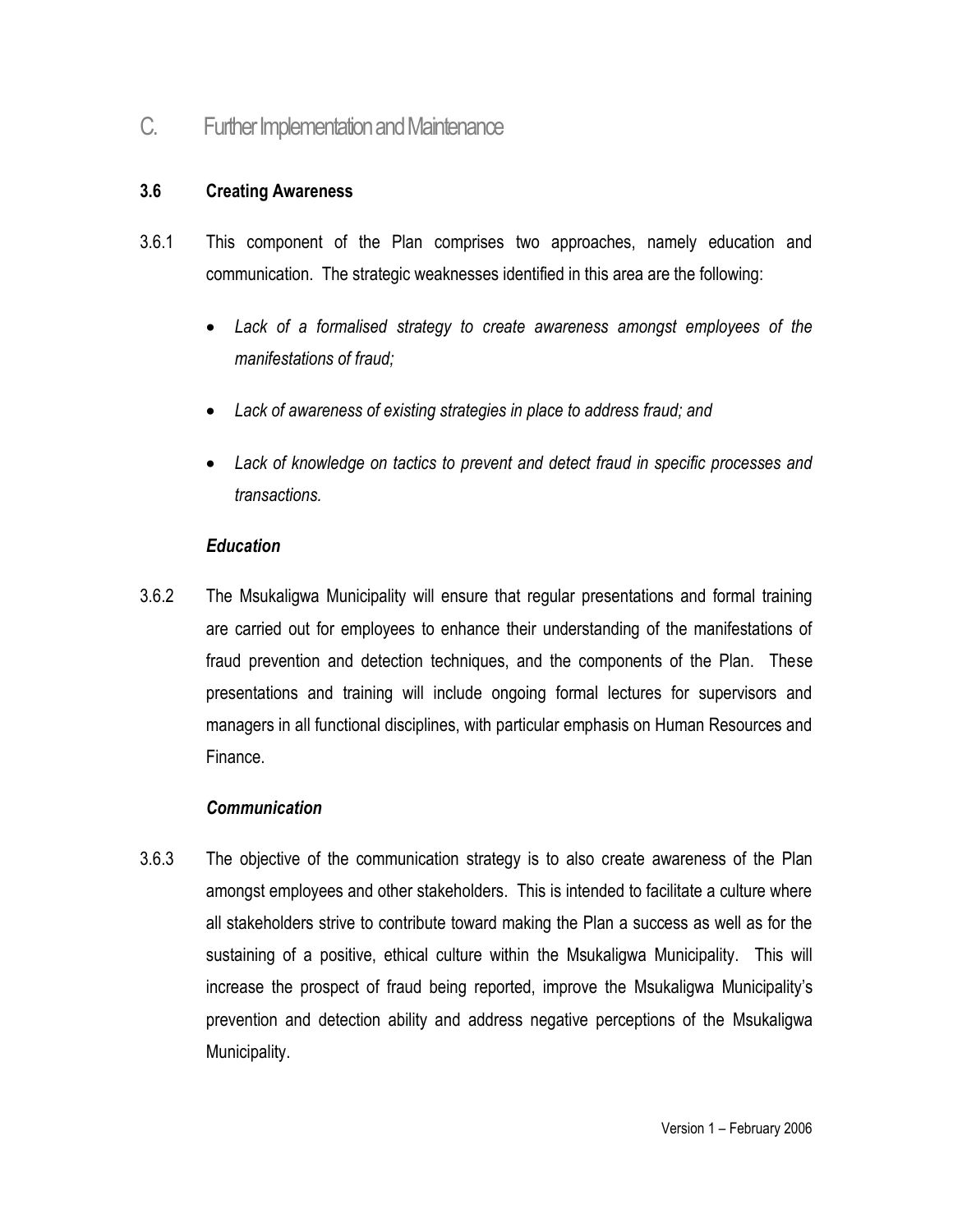- 3.6.4 Communication tactics that will be considered by the Msukaligwa Municipality will include the following:
	- (a) Developing a poster campaign aimed at all stakeholders to advertise the Msukaligwa Municipality's stance toward fraud and its expectations with regard to the ethics and integrity of all stakeholders;
	- (b) Developing submissions relating to successes stemming from the Plan for inclusion in publications of the Msukaligwa Municipality and external publications, e.g. the news media, aimed at stakeholders;
	- (c) Circulating copies of the Code and the Policy to all employees;
	- (d) Circulating appropriate sections of the Code to other stakeholders;
	- (e) Publicising "lessons learned" out of investigations into allegations of fraud; and
	- (f) Publishing actions taken against people found guilty of fraud against the Msukaligwa Municipality and the results of disciplinary action taken. Due to possible legal ramifications, the information published with regard to the latter will be decided in consultation with the Manager: Human Resources and/or a Legal Advisor.

#### **3.7 Ongoing Maintenance and review**

#### *Fraud Prevention Committee*

3.7.1 In order to ensure that the process of ongoing development and implementation of the Plan is consultative and viewed as such by all stakeholders within the Msukaligwa Municipality, the Msukaligwa Municipality will consider the establishment of a Fraud Prevention Committee in order to address this issue. The Fraud Prevention Committee will be responsible for the overseeing of the development of strategies to prevent, detect and investigate fraud.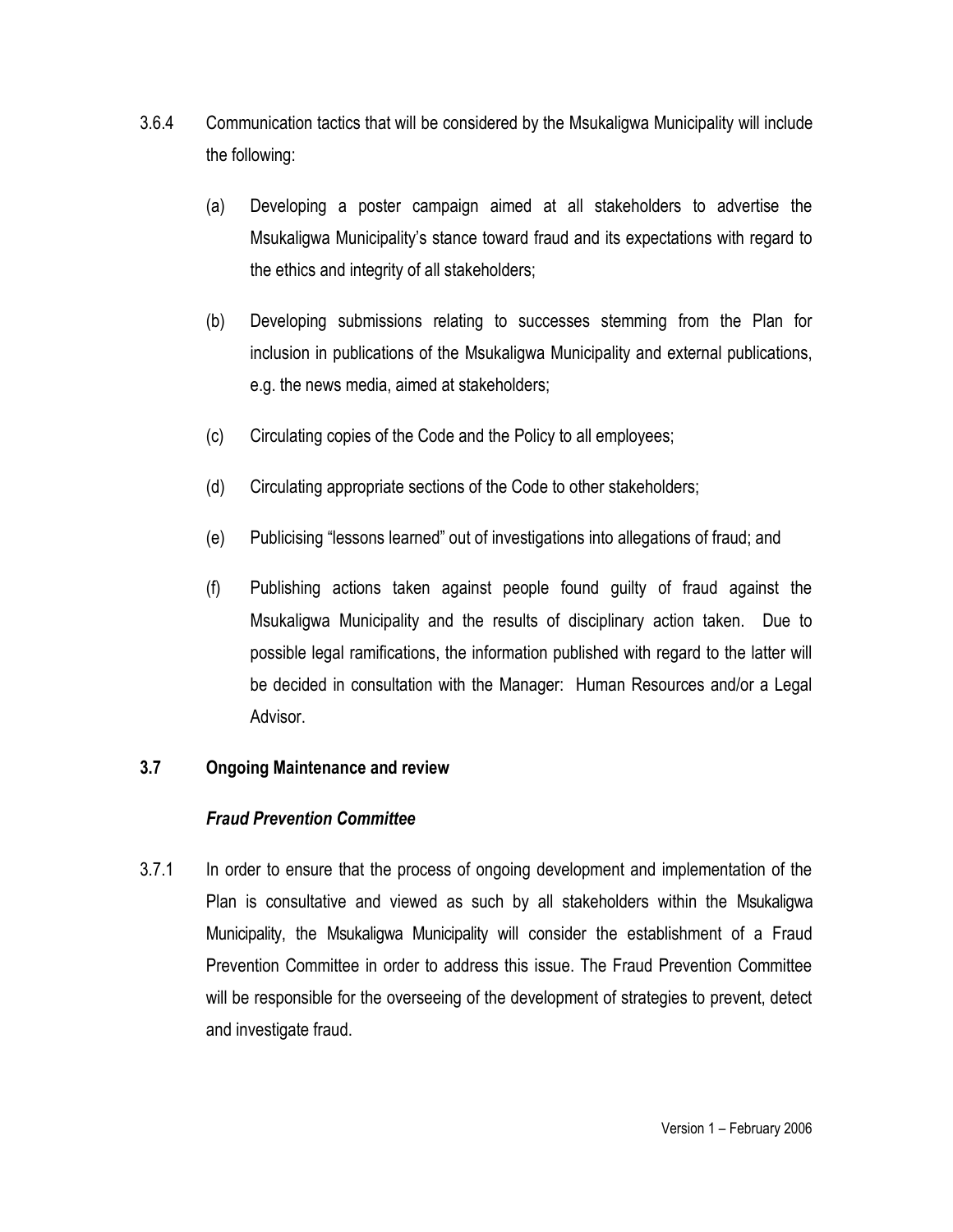- 3.7.2 The Committee, once formed, will be responsible for the ongoing maintenance and review of the Plan. This will include:
	- (a) Evaluating reports of fraud and highlighted areas of risk within the Msukaligwa Municipality;
	- (b) Considering fraud threats to the Msukaligwa Municipality and make recommendations to other appropriate committees or management;
	- (c) Monitoring action taken to implement the recommendations relating to incidents of fraud;
	- (d) Reviewing and making appropriate amendments to the Plan, Policy and Code;
	- (e) Amending the awareness programme as necessary, and implementing the changes; and
	- (f) Ensuring that ongoing communication strategies are developed and implemented.
- 3.7.3 The Plan will be reviewed on an annual basis, whilst progress with the implementation of the various components will be reviewed on a quarterly basis. In the latter regard, specific priorities stemming from the Plan, actions to be taken, responsible persons and feedback dates relating to progress made will also be set. Once the Plan has been finalized, a matrix of tasks and responsibilities will be developed to facilitate this.

**\_ \_ \_ \_ \_ \_ \_ \_ \_ \_ \_ \_ \_ \_ \_ \_ \_ \_ \_ \_ \_ \_ \_ \_ \_ \_ \_ \_ \_ \_ \_ \_**

\_\_\_\_\_\_\_\_\_\_\_\_\_\_\_\_\_\_\_ \_\_\_\_\_\_\_\_ \_\_\_

## Adoption of the Policy

MUNICIPAL MANAGER DATE

M A Y OR DA T E

Version 1 – February 2006